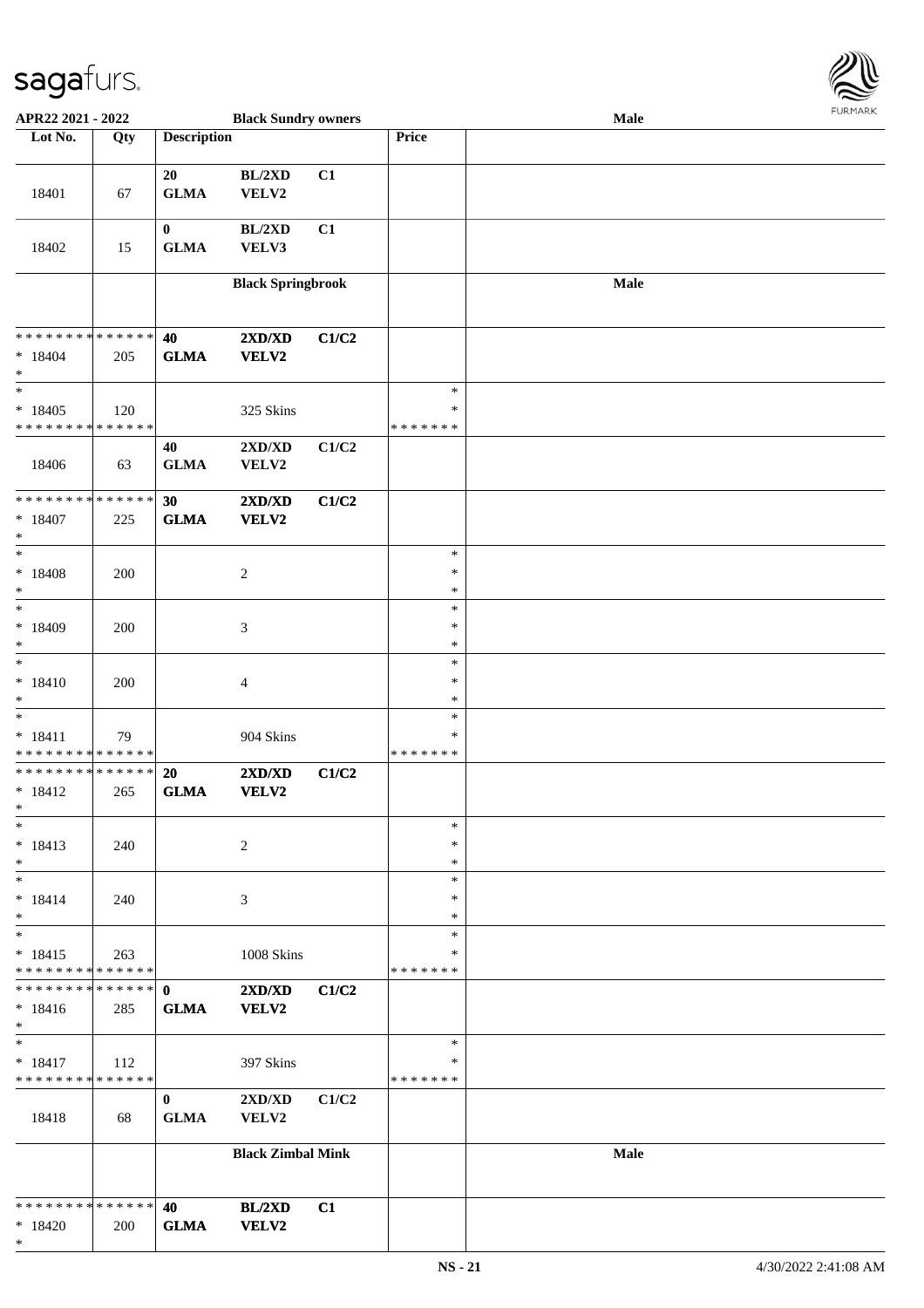\*

| APR22 2021 - 2022                          |     |                    | <b>Black Zimbal Mink</b>         |       |               | Male | <b>FURMARK</b> |
|--------------------------------------------|-----|--------------------|----------------------------------|-------|---------------|------|----------------|
| Lot No.                                    | Qty | <b>Description</b> |                                  |       | Price         |      |                |
|                                            |     |                    |                                  |       |               |      |                |
| $\ddot{x}$                                 |     | 40                 | BL/2XD                           | C1    | $\ast$        |      |                |
| $* 18421$                                  | 180 | ${\bf GLMA}$       | VELV2                            |       | $\ast$        |      |                |
| $*$                                        |     |                    |                                  |       | $\ast$        |      |                |
|                                            |     |                    |                                  |       | $\ast$        |      |                |
| $*18422$                                   | 65  |                    | 445 Skins                        |       | $\ast$        |      |                |
| * * * * * * * * * * * * * * *              |     |                    |                                  |       | *******       |      |                |
|                                            |     | 40                 | <b>XD</b>                        | C2    |               |      |                |
| 18423                                      | 110 | <b>GLMA</b>        | VELV2                            |       |               |      |                |
|                                            |     |                    |                                  |       |               |      |                |
| ******** <mark>******</mark>               |     | 30                 | BL/2XD                           | C1    |               |      |                |
| $* 18424$                                  | 220 | <b>GLMA</b>        | <b>VELV2</b>                     |       |               |      |                |
| $\ast$                                     |     |                    |                                  |       |               |      |                |
| $\overline{\ast}$                          |     |                    |                                  |       | $\ast$        |      |                |
| $* 18425$                                  | 200 |                    | 2                                |       | $\ast$        |      |                |
| $*$                                        |     |                    |                                  |       | $\ast$        |      |                |
| $\overline{\mathbf{r}}$                    |     |                    |                                  |       | $\ast$        |      |                |
| $* 18426$                                  | 200 |                    | $\mathfrak{Z}$                   |       | $\ast$        |      |                |
| $*$                                        |     |                    |                                  |       | $\ast$        |      |                |
| $*$                                        |     |                    |                                  |       | $\ast$        |      |                |
| $* 18427$                                  | 200 |                    | $\overline{4}$                   |       | $\ast$        |      |                |
| $*$                                        |     |                    |                                  |       | $\ast$        |      |                |
|                                            |     |                    |                                  |       | $\ast$        |      |                |
| $* 18428$                                  | 200 |                    | 5                                |       | $\ast$        |      |                |
| $*$                                        |     |                    |                                  |       | $\ast$        |      |                |
| $\overline{\phantom{0}}$                   |     |                    |                                  |       | $\ast$        |      |                |
| $* 18429$                                  | 61  |                    | 1081 Skins                       |       | $\ast$        |      |                |
| * * * * * * * * <mark>* * * * * * *</mark> |     |                    |                                  |       | *******       |      |                |
| ******** <mark>******</mark>               |     | 30                 | <b>XD</b>                        | C2    |               |      |                |
| $*18430$                                   | 220 | <b>GLMA</b>        | <b>VELV2</b>                     |       |               |      |                |
| $*$                                        |     |                    |                                  |       |               |      |                |
| $\overline{\phantom{0}}$                   |     |                    |                                  |       | $\ast$        |      |                |
| $* 18431$                                  | 133 |                    | 353 Skins                        |       | ∗             |      |                |
| * * * * * * * * <mark>* * * * * *</mark>   |     |                    |                                  |       | *******       |      |                |
| ******** <mark>******</mark>               |     | 20                 | BL/2XD                           | C1    |               |      |                |
| $*18432$                                   | 260 | <b>GLMA</b>        | VELV2                            |       |               |      |                |
| $*$ $-$                                    |     |                    |                                  |       |               |      |                |
| $\ast$                                     |     |                    |                                  |       | $\ast$        |      |                |
| $* 18433$                                  | 240 |                    | $\sqrt{2}$                       |       | $\ast$        |      |                |
| $*$                                        |     |                    |                                  |       | $\ast$        |      |                |
| $\ast$                                     |     |                    |                                  |       | $\ast$        |      |                |
| $* 18434$                                  | 240 |                    | 3                                |       | $\ast$        |      |                |
| $\ast$                                     |     |                    |                                  |       | $\ast$        |      |                |
| $\ast$                                     |     |                    |                                  |       | $\ast$        |      |                |
| $*18435$                                   | 58  |                    | 798 Skins                        |       | *             |      |                |
| * * * * * * * * <mark>* * * * * *</mark>   |     |                    |                                  |       | * * * * * * * |      |                |
|                                            |     | 20                 | $\mathbf{X}\mathbf{D}$           | C2    |               |      |                |
| 18436                                      | 177 | <b>GLMA</b>        | VELV2                            |       |               |      |                |
|                                            |     |                    |                                  |       |               |      |                |
|                                            |     | $\bf{0}$           | $2{\bf X}{\bf D}/{\bf X}{\bf D}$ | C1/C2 |               |      |                |
| 18437                                      | 226 | <b>GLMA</b>        | VELV2                            |       |               |      |                |
|                                            |     |                    |                                  |       |               |      |                |
|                                            |     |                    | <b>Black David Dittrich-Ames</b> |       |               | Male |                |
|                                            |     |                    |                                  |       |               |      |                |
|                                            |     |                    |                                  |       |               |      |                |
| * * * * * * * * <mark>* * * * * *</mark>   |     | 40                 | $2{\bf X}{\bf D}/{\bf X}{\bf D}$ | C1/C2 |               |      |                |
| * 18439                                    | 205 | ${\bf GLMA}$       | <b>VELV2</b>                     |       |               |      |                |
| $*$                                        |     |                    |                                  |       |               |      |                |
| $\ast$                                     |     |                    |                                  |       | $\ast$        |      |                |
| $* 18440$                                  | 180 |                    | $\overline{c}$                   |       | $\ast$        |      |                |
| $\ast$                                     |     |                    |                                  |       | $\ast$        |      |                |

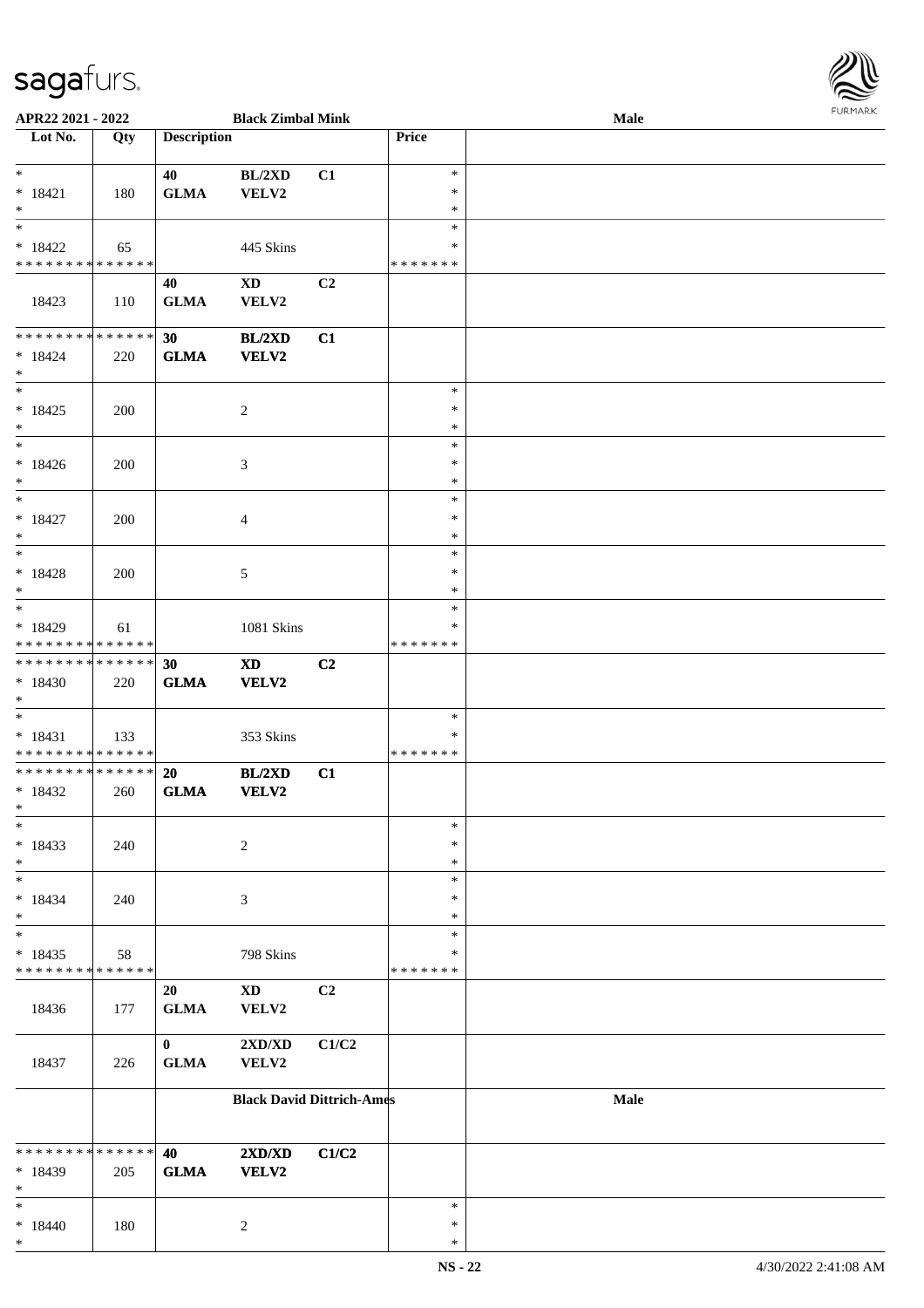\* \* \* \* \* \* \* \* \* \* \* \* \* \* \*



| APR22 2021 - 2022                          |     |                    | <b>Black David Dittrich-Ames</b> |       |               | Male |  |
|--------------------------------------------|-----|--------------------|----------------------------------|-------|---------------|------|--|
| Lot No.                                    | Qty | <b>Description</b> |                                  |       | Price         |      |  |
|                                            |     |                    |                                  |       |               |      |  |
| $\ast$                                     |     | 40                 | $2{\bf X}{\bf D}/{\bf X}{\bf D}$ | C1/C2 | $\ast$        |      |  |
| $* 18441$                                  | 176 | <b>GLMA</b>        | VELV2                            |       | $\ast$        |      |  |
| * * * * * * * * <mark>* * * * * *</mark>   |     |                    |                                  |       | * * * * * * * |      |  |
|                                            |     | 40                 | $2{\bf X}{\bf D}/{\bf X}{\bf D}$ | C1/C2 |               |      |  |
| 18442                                      | 84  | <b>GLMA</b>        | VELV2                            |       |               |      |  |
|                                            |     |                    |                                  |       |               |      |  |
| * * * * * * * * <mark>* * * * * * *</mark> |     | 30                 | BL/2XD                           | C1    |               |      |  |
| $* 18443$                                  | 225 | <b>GLMA</b>        | <b>VELV2</b>                     |       |               |      |  |
| $\ast$                                     |     |                    |                                  |       |               |      |  |
| $*$                                        |     |                    |                                  |       | $\ast$        |      |  |
|                                            |     |                    |                                  |       | $\ast$        |      |  |
| $* 18444$                                  | 200 |                    | $\overline{2}$                   |       | $\ast$        |      |  |
| $*$<br>$*$                                 |     |                    |                                  |       | $\ast$        |      |  |
|                                            |     |                    |                                  |       |               |      |  |
| $* 18445$                                  | 200 |                    | $\mathfrak{Z}$                   |       | $\ast$        |      |  |
| $\ast$                                     |     |                    |                                  |       | $\ast$        |      |  |
| $\ast$                                     |     |                    |                                  |       | $\ast$        |      |  |
| $* 18446$                                  | 200 |                    | $\overline{4}$                   |       | $\ast$        |      |  |
| $\ast$                                     |     |                    |                                  |       | $\ast$        |      |  |
| $\overline{\ast}$                          |     |                    |                                  |       | $\ast$        |      |  |
| $* 18447$                                  | 129 |                    | 954 Skins                        |       | $\ast$        |      |  |
| * * * * * * * * <mark>* * * * * *</mark>   |     |                    |                                  |       | * * * * * * * |      |  |
| * * * * * * * * * * * * * * *              |     | 30                 | XD/DK                            | C2    |               |      |  |
| $* 18448$                                  | 225 | <b>GLMA</b>        | <b>VELV2</b>                     |       |               |      |  |
| $\ast$                                     |     |                    |                                  |       |               |      |  |
| $\overline{\phantom{0}}$                   |     |                    |                                  |       | $\ast$        |      |  |
| $* 18449$                                  | 200 |                    | $\sqrt{2}$                       |       | $\ast$        |      |  |
| $\ast$                                     |     |                    |                                  |       | $\ast$        |      |  |
| $\ast$                                     |     |                    |                                  |       | $\ast$        |      |  |
| $*18450$                                   | 200 |                    | $\mathfrak{Z}$                   |       | $\ast$        |      |  |
| $*$                                        |     |                    |                                  |       | $\ast$        |      |  |
| $*$                                        |     |                    |                                  |       | $\ast$        |      |  |
| $* 18451$                                  | 208 |                    | 833 Skins                        |       | $\ast$        |      |  |
| * * * * * * * * <mark>* * * * * *</mark>   |     |                    |                                  |       | *******       |      |  |
| * * * * * * * * <mark>* * * * * * *</mark> |     | 20                 | BL/2XD                           | C1    |               |      |  |
| $*18452$                                   | 265 | <b>GLMA</b>        | <b>VELV2</b>                     |       |               |      |  |
| $\ast$                                     |     |                    |                                  |       |               |      |  |
| $*$                                        |     |                    |                                  |       | $\ast$        |      |  |
|                                            |     |                    |                                  |       | $\ast$        |      |  |
| $*18453$                                   | 240 |                    | $\sqrt{2}$                       |       |               |      |  |
| $*$                                        |     |                    |                                  |       | $\ast$        |      |  |
| $*$ $-$                                    |     |                    |                                  |       | $\ast$        |      |  |
| $*18454$                                   | 240 |                    | 3                                |       | $\ast$        |      |  |
| $\ast$<br>$*$                              |     |                    |                                  |       | $\ast$        |      |  |
|                                            |     |                    |                                  |       | $\ast$        |      |  |
| $* 18455$                                  | 240 |                    | 4                                |       | $\ast$        |      |  |
| $\ast$                                     |     |                    |                                  |       | $\ast$        |      |  |
| $*$                                        |     |                    |                                  |       | $\ast$        |      |  |
| $*18456$                                   | 240 |                    | 5                                |       | $\ast$        |      |  |
| $*$                                        |     |                    |                                  |       | $\ast$        |      |  |
| $*$                                        |     |                    |                                  |       | $\ast$        |      |  |
| $*18457$                                   | 57  |                    | 1282 Skins                       |       | $\ast$        |      |  |
| * * * * * * * * <mark>* * * * * *</mark>   |     |                    |                                  |       | * * * * * * * |      |  |
| * * * * * * * * <mark>* * * * * * *</mark> |     | 20                 | 2XD/XD                           | C1/C2 |               |      |  |
| $* 18458$                                  | 265 | <b>GLMA</b>        | <b>VELV2</b>                     |       |               |      |  |
| $*$                                        |     |                    |                                  |       |               |      |  |
| $\ast$                                     |     |                    |                                  |       | $\ast$        |      |  |
| * 18459                                    | 240 |                    | 2                                |       | $\ast$        |      |  |
| $*$                                        |     |                    |                                  |       | $\ast$        |      |  |
| $\ast$                                     |     |                    |                                  |       | $\ast$        |      |  |
| $*18460$                                   | 224 |                    | 729 Skins                        |       | $\ast$        |      |  |
|                                            |     |                    |                                  |       |               |      |  |

\* \* \* \* \* \* \*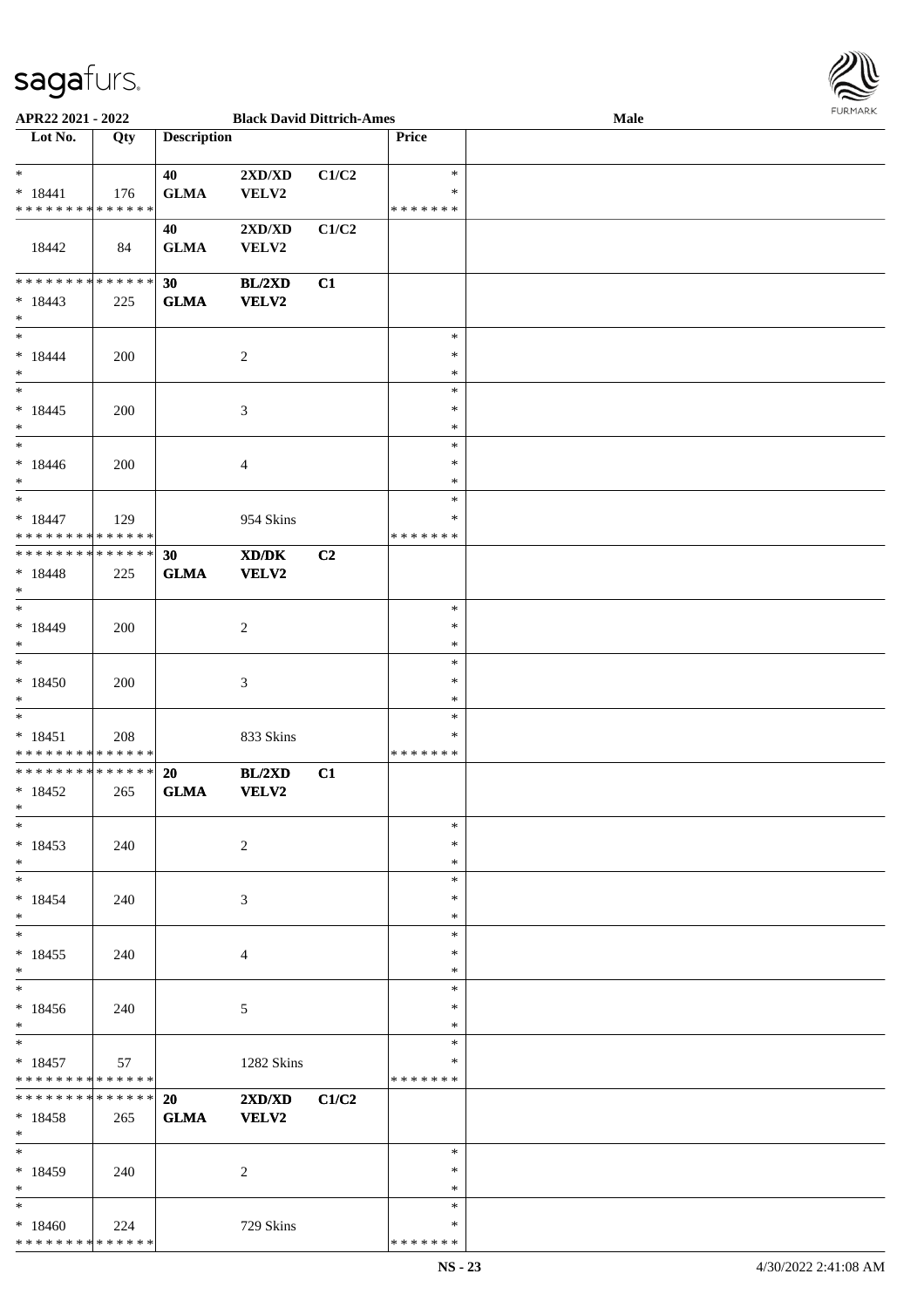

| APR22 2021 - 2022                                                |     |                                | <b>Black David Dittrich-Ames</b>          |                |                              | Male | <b>FUNITANN</b> |
|------------------------------------------------------------------|-----|--------------------------------|-------------------------------------------|----------------|------------------------------|------|-----------------|
| Lot No.                                                          | Qty | <b>Description</b>             |                                           |                | <b>Price</b>                 |      |                 |
|                                                                  |     |                                |                                           |                |                              |      |                 |
| * * * * * * * * <mark>* * * * * * *</mark><br>$*18461$<br>$*$    | 265 | 20<br><b>GLMA</b>              | XD/DK<br>VELV2                            | C2             |                              |      |                 |
| $*$ $-$<br>$*18462$<br>$*$                                       | 240 |                                | 2                                         |                | $\ast$<br>∗<br>*             |      |                 |
| $\overline{\phantom{0}}$<br>$*18463$<br>$*$                      | 240 |                                | 3                                         |                | $\ast$<br>∗<br>$\ast$        |      |                 |
| $*$<br>$* 18464$<br>* * * * * * * * * * * * * *                  | 289 |                                | 1034 Skins                                |                | $\ast$<br>*<br>* * * * * * * |      |                 |
| * * * * * * * * * * * * * * *<br>$*18465$<br>$*$                 | 285 | $\mathbf{0}$<br><b>GLMA</b>    | BL/2XD<br>VELV2                           | C1             |                              |      |                 |
| $*$<br>$* 18466$<br>$*$                                          | 260 |                                | 2                                         |                | $\ast$<br>$\ast$<br>$\ast$   |      |                 |
| $*$<br>$* 18467$<br>* * * * * * * * * * * * * * *                | 300 |                                | 845 Skins                                 |                | $\ast$<br>$\ast$<br>*******  |      |                 |
| 18468                                                            | 115 | $\bf{0}$<br><b>GLMA</b>        | $2{\bf X}{\bf D}/{\bf X}{\bf D}$<br>VELV2 | C1/C2          |                              |      |                 |
| ******** <mark>******</mark><br>* 18469<br>$*$                   | 285 | $\mathbf{0}$<br><b>GLMA</b>    | XD/DK<br><b>VELV2</b>                     | C2             |                              |      |                 |
| $*$<br>$* 18470$<br>$*$                                          | 260 |                                | 2                                         |                | $\ast$<br>$\ast$<br>$\ast$   |      |                 |
| $*$<br>$* 18471$<br>* * * * * * * * * * * * * *                  | 264 |                                | 809 Skins                                 |                | $\ast$<br>*<br>*******       |      |                 |
|                                                                  |     |                                | <b>Black Patrick</b>                      |                |                              | Male |                 |
| ******** <mark>******</mark><br>$* 18473$<br>$*$                 | 205 | 40 – 10                        | <b>BL/2XD</b><br>GLMA VELV2               | C1             |                              |      |                 |
| $*$ $-$<br>$* 18474$<br>$*$                                      | 180 |                                | 2                                         |                | $\ast$<br>$\ast$<br>$\ast$   |      |                 |
| $*$<br>$*18475$<br>* * * * * * * * * * * * * * <mark>*</mark>    | 120 |                                | 505 Skins                                 |                | $\ast$<br>∗<br>* * * * * * * |      |                 |
| **************<br>$*18476$<br>$*$                                | 205 | 40<br><b>GLMA</b>              | XD/DK<br><b>VELV2</b>                     | C <sub>2</sub> |                              |      |                 |
| $*$ $-$<br>$* 18477$<br>* * * * * * * * <mark>* * * * * *</mark> | 56  |                                | 261 Skins                                 |                | $\ast$<br>*<br>* * * * * * * |      |                 |
| 18478                                                            | 238 | 30 <sup>1</sup><br><b>GLMA</b> | BL/2XD<br><b>VELV2</b>                    | C1             |                              |      |                 |
| **************<br>$*18479$<br>$*$ $-$                            | 225 | 30<br><b>GLMA</b>              | XD/DK<br><b>VELV2</b>                     | C <sub>2</sub> |                              |      |                 |
| $*$ and $*$<br>* 18480<br>$*$                                    | 200 |                                | 2                                         |                | $\ast$<br>$\ast$<br>$\ast$   |      |                 |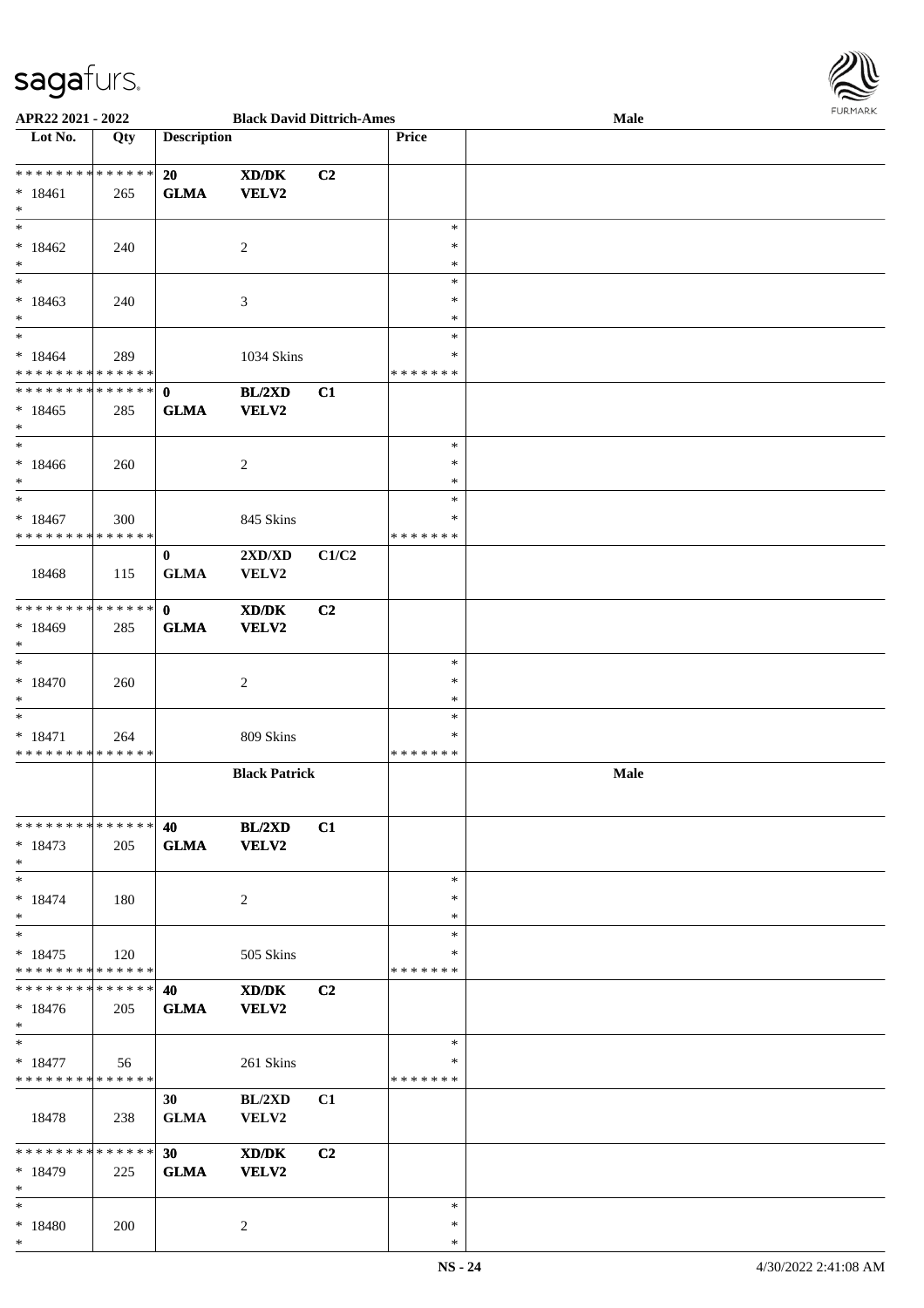| APR22 2021 - 2022                                             |     |                    | <b>Black Patrick</b> |                |                  | Male | <b>FURMARK</b> |
|---------------------------------------------------------------|-----|--------------------|----------------------|----------------|------------------|------|----------------|
| Lot No.                                                       | Qty | <b>Description</b> |                      |                | Price            |      |                |
|                                                               |     |                    |                      |                |                  |      |                |
| $*$                                                           |     | 30                 | XD/DK                | C <sub>2</sub> | $\ast$           |      |                |
| $* 18481$                                                     | 200 | <b>GLMA</b>        | VELV2                |                | $\ast$           |      |                |
| $*$<br>$*$                                                    |     |                    |                      |                | $\ast$<br>$\ast$ |      |                |
|                                                               |     |                    |                      |                | $\ast$           |      |                |
| $* 18482$<br>$*$                                              | 200 |                    | 4                    |                | $\ast$           |      |                |
|                                                               |     |                    |                      |                | $\ast$           |      |                |
| $* 18483$                                                     | 200 |                    | 5                    |                | $\ast$           |      |                |
| $*$                                                           |     |                    |                      |                | $\ast$           |      |                |
|                                                               |     |                    |                      |                | $\ast$           |      |                |
| $* 18484$                                                     | 229 |                    | 1254 Skins           |                | *                |      |                |
| * * * * * * * * <mark>* * * * * *</mark>                      |     |                    |                      |                | *******          |      |                |
| * * * * * * * * * * * * * * <mark>*</mark>                    |     | <b>20</b>          | XD/DK                | C <sub>2</sub> |                  |      |                |
| $* 18485$                                                     | 265 | <b>GLMA</b>        | VELV2                |                |                  |      |                |
| $*$                                                           |     |                    |                      |                |                  |      |                |
| $*$                                                           |     |                    |                      |                | $\ast$           |      |                |
| * 18486                                                       | 240 |                    | $\overline{c}$       |                | $\ast$           |      |                |
| $*$                                                           |     |                    |                      |                | $\ast$           |      |                |
| $*$                                                           |     |                    |                      |                | $\ast$           |      |                |
| $* 18487$                                                     | 240 |                    | 3                    |                | $\ast$           |      |                |
| $*$                                                           |     |                    |                      |                | $\ast$           |      |                |
| $\overline{\ast}$                                             |     |                    |                      |                | $\ast$           |      |                |
| $* 18488$                                                     | 240 |                    | 4                    |                | $\ast$           |      |                |
| $*$                                                           |     |                    |                      |                | $\ast$           |      |                |
|                                                               |     |                    |                      |                | $\ast$           |      |                |
| $* 18489$                                                     | 181 |                    | 1166 Skins           |                | *                |      |                |
| * * * * * * * * * * * * * * *<br>******** <mark>******</mark> |     |                    |                      |                | *******          |      |                |
|                                                               |     | $\mathbf{0}$       | XD/DK                | C2             |                  |      |                |
| * 18490<br>$\ast$                                             | 285 | <b>GLMA</b>        | <b>VELV2</b>         |                |                  |      |                |
| $*$                                                           |     |                    |                      |                | $\ast$           |      |                |
| $* 18491$                                                     | 158 |                    | 443 Skins            |                | $\ast$           |      |                |
| * * * * * * * * * * * * * * *                                 |     |                    |                      |                | * * * * * * *    |      |                |
|                                                               |     |                    |                      |                |                  |      |                |

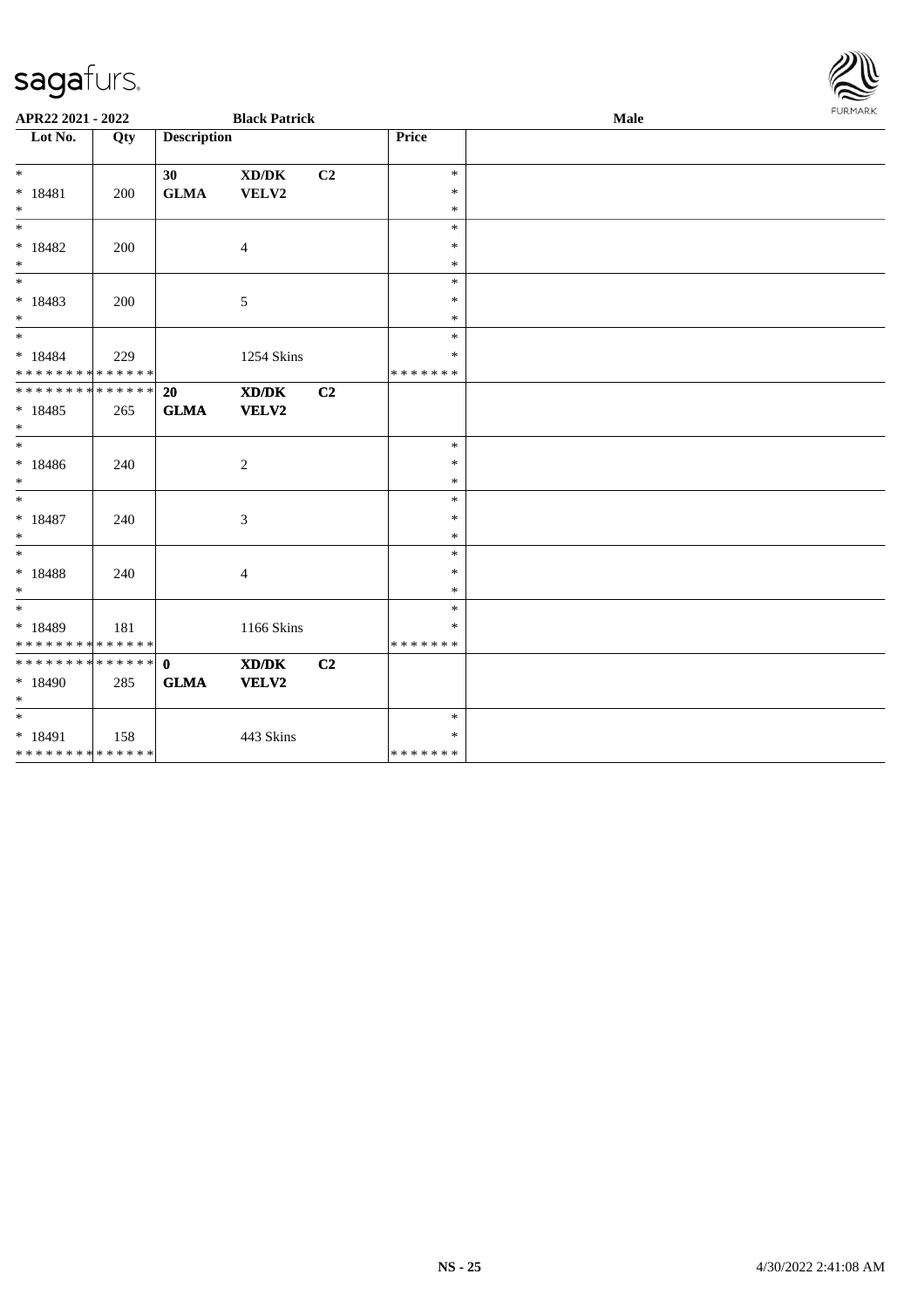

| APR22 2021 - 2022           |     |                    | <b>Black Springbrook</b>         |                |               | <b>Male</b> |  |
|-----------------------------|-----|--------------------|----------------------------------|----------------|---------------|-------------|--|
| Lot No.                     | Qty | <b>Description</b> |                                  |                | Price         |             |  |
|                             |     |                    |                                  |                |               |             |  |
| * * * * * * * * * * * * * * |     | 30                 | 2XD/XD                           | C1/C2          |               |             |  |
| * 18501                     | 205 | <b>VSLA</b>        | VELV2                            |                |               |             |  |
| $\ast$                      |     |                    |                                  |                |               |             |  |
| $\ast$                      |     |                    |                                  |                | $\ast$        |             |  |
|                             |     |                    |                                  |                | ∗             |             |  |
| * 18502                     | 180 |                    | 385 Skins                        |                |               |             |  |
| * * * * * * * * * * * * * * |     |                    |                                  |                | * * * * * * * |             |  |
| * * * * * * * * * * * * * * |     | 20                 | 2XD/XD                           | C1/C2          |               |             |  |
| * 18503                     | 245 | <b>VSLA</b>        | VELV2                            |                |               |             |  |
| $\ast$                      |     |                    |                                  |                |               |             |  |
| $\ast$                      |     |                    |                                  |                | $\ast$        |             |  |
| $* 18504$                   | 220 |                    | $\sqrt{2}$                       |                | $\ast$        |             |  |
| $\ast$                      |     |                    |                                  |                | $\ast$        |             |  |
| $\ast$                      |     |                    |                                  |                | $\ast$        |             |  |
| $*18505$                    | 98  |                    | 563 Skins                        |                | $\ast$        |             |  |
| * * * * * * * * * * * * * * |     |                    |                                  |                | * * * * * * * |             |  |
| * * * * * * * * * * * * * * |     |                    |                                  |                |               |             |  |
|                             |     | $\mathbf 0$        | 2XD/XD                           | C1/C2          |               |             |  |
| $* 18506$                   | 265 | <b>VSLA</b>        | VELV2                            |                |               |             |  |
| $\ast$                      |     |                    |                                  |                |               |             |  |
| $\ast$                      |     |                    |                                  |                | $\ast$        |             |  |
| $* 18507$                   | 152 |                    | 417 Skins                        |                | $\ast$        |             |  |
| * * * * * * * * * * * * * * |     |                    |                                  |                | * * * * * * * |             |  |
|                             |     |                    | <b>Black Zimbal Mink</b>         |                |               | Male        |  |
|                             |     |                    |                                  |                |               |             |  |
|                             |     |                    |                                  |                |               |             |  |
|                             |     | 50                 | 2XD/XD                           | C1/C2          |               |             |  |
|                             |     | <b>VSLA</b>        |                                  |                |               |             |  |
| 18509                       | 78  |                    | VELV2                            |                |               |             |  |
|                             |     |                    |                                  |                |               |             |  |
| * * * * * * * * * * * * * * |     | 30                 | $\boldsymbol{\mathrm{XD}}$       | C <sub>2</sub> |               |             |  |
| $* 18510$                   | 200 | <b>VSLA</b>        | VELV2                            |                |               |             |  |
| $\ast$                      |     |                    |                                  |                |               |             |  |
| $\ast$                      |     |                    |                                  |                | $\ast$        |             |  |
| $* 18511$                   | 180 |                    | $\sqrt{2}$                       |                | $\ast$        |             |  |
| $\ast$                      |     |                    |                                  |                | $\ast$        |             |  |
| $\ast$                      |     |                    |                                  |                | $\ast$        |             |  |
| $* 18512$                   | 92  |                    | 472 Skins                        |                | $\ast$        |             |  |
| * * * * * * * * * * * * * * |     |                    |                                  |                | *******       |             |  |
| * * * * * * * * * * * * * * |     | 20                 | BL/2XD                           | C1             |               |             |  |
|                             |     |                    |                                  |                |               |             |  |
| $* 18513$                   | 240 | <b>VSLA</b>        | <b>VELV2</b>                     |                |               |             |  |
| $\ast$                      |     |                    |                                  |                |               |             |  |
| $\ast$                      |     |                    |                                  |                | $\ast$        |             |  |
| $* 18514$                   | 220 |                    | 2                                |                | $\ast$        |             |  |
| $\ast$                      |     |                    |                                  |                | $\ast$        |             |  |
| $\ast$                      |     |                    |                                  |                | $\ast$        |             |  |
| $* 18515$                   | 220 |                    | 3                                |                | $\ast$        |             |  |
| $\ast$                      |     |                    |                                  |                | $\ast$        |             |  |
| $\overline{\phantom{1}}$    |     |                    |                                  |                | $\ast$        |             |  |
| $* 18516$                   | 47  |                    | 727 Skins                        |                | *             |             |  |
| * * * * * * * * * * * * * * |     |                    |                                  |                | * * * * * * * |             |  |
|                             |     | 20                 |                                  | C <sub>2</sub> |               |             |  |
|                             |     |                    | $\mathbf{X}\mathbf{D}$           |                |               |             |  |
| 18517                       | 193 | <b>VSLA</b>        | VELV2                            |                |               |             |  |
|                             |     |                    |                                  |                |               |             |  |
|                             |     | $\mathbf{0}$       | 2XD/XD                           | C1/C2          |               |             |  |
| 18518                       | 272 | <b>VSLA</b>        | VELV2                            |                |               |             |  |
|                             |     |                    |                                  |                |               |             |  |
|                             |     |                    | <b>Black David Dittrich-Ames</b> |                |               | Male        |  |
|                             |     |                    |                                  |                |               |             |  |
|                             |     |                    |                                  |                |               |             |  |
| * * * * * * * * * * * * * * |     | 30                 | 2XD/XD                           | C1/C2          |               |             |  |
| $*18520$                    | 205 | <b>VSLA</b>        | <b>VELV2</b>                     |                |               |             |  |
| $\ast$                      |     |                    |                                  |                |               |             |  |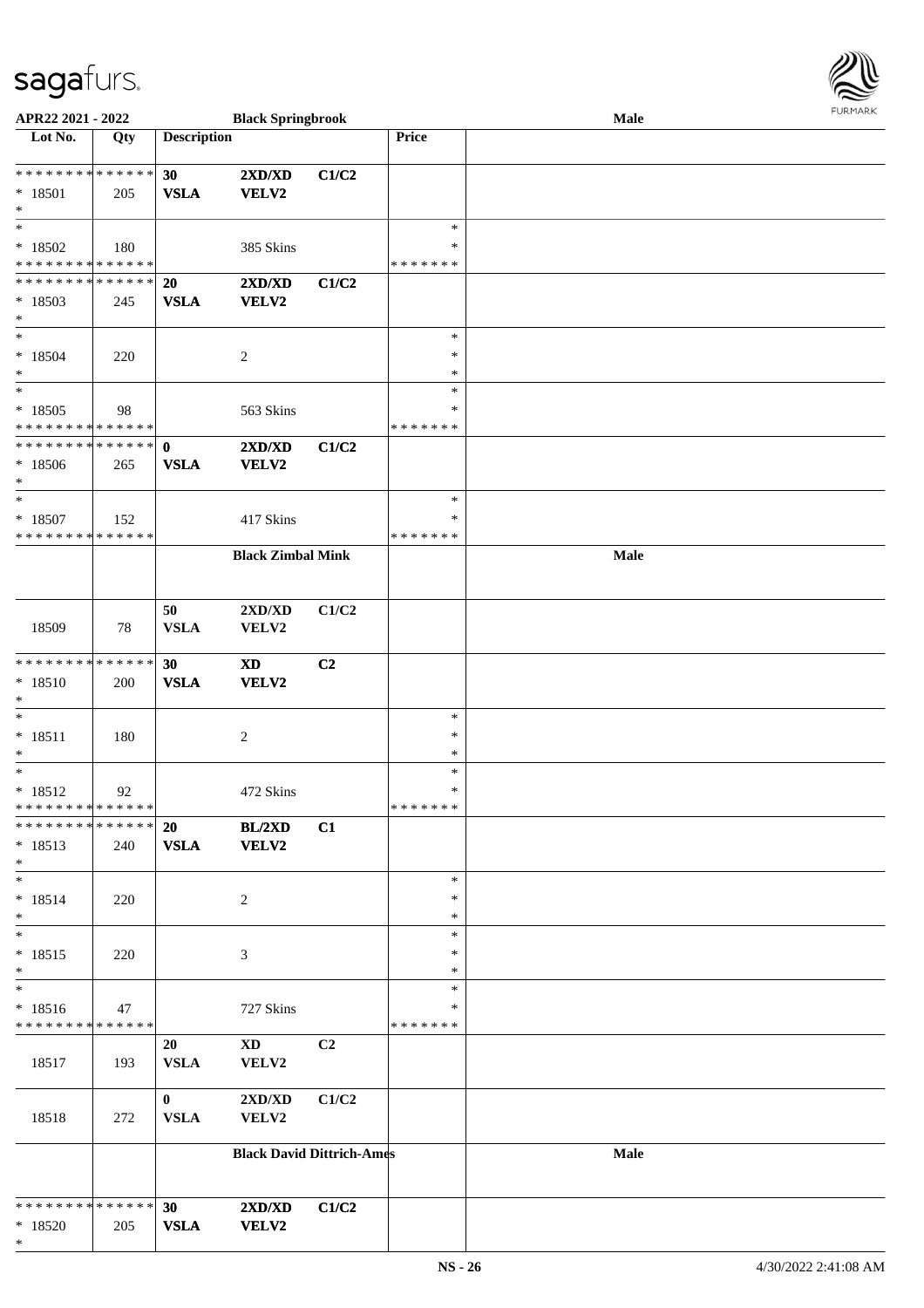

| APR22 2021 - 2022                          |     |                    | <b>Black David Dittrich-Ames</b> |       |               | . 0.13. 0.03. 0.002<br>Male |  |
|--------------------------------------------|-----|--------------------|----------------------------------|-------|---------------|-----------------------------|--|
| Lot No.                                    | Qty | <b>Description</b> |                                  |       | Price         |                             |  |
|                                            |     |                    |                                  |       |               |                             |  |
| $*$                                        |     | 30                 | $2{\bf X}{\bf D}/{\bf X}{\bf D}$ | C1/C2 | $\ast$        |                             |  |
|                                            |     |                    |                                  |       | $\ast$        |                             |  |
| $* 18521$                                  | 180 | <b>VSLA</b>        | <b>VELV2</b>                     |       |               |                             |  |
| $*$                                        |     |                    |                                  |       | $\ast$        |                             |  |
| $\overline{\ast}$                          |     |                    |                                  |       | $\ast$        |                             |  |
| $*18522$                                   | 180 |                    | 3                                |       | $\ast$        |                             |  |
| $\ast$                                     |     |                    |                                  |       | $\ast$        |                             |  |
|                                            |     |                    |                                  |       | $\ast$        |                             |  |
| $* 18523$                                  |     |                    |                                  |       | $\ast$        |                             |  |
|                                            | 180 |                    | $\overline{4}$                   |       |               |                             |  |
| $\ast$                                     |     |                    |                                  |       | $\ast$        |                             |  |
| $*$                                        |     |                    |                                  |       | $\ast$        |                             |  |
| $* 18524$                                  | 120 |                    | 865 Skins                        |       | ∗             |                             |  |
| * * * * * * * * <mark>* * * * * *</mark>   |     |                    |                                  |       | * * * * * * * |                             |  |
| * * * * * * * * <mark>* * * * * * *</mark> |     | 20                 | BL/2XD                           | C1    |               |                             |  |
| $*18525$                                   | 245 | <b>VSLA</b>        | <b>VELV2</b>                     |       |               |                             |  |
|                                            |     |                    |                                  |       |               |                             |  |
| $*$                                        |     |                    |                                  |       |               |                             |  |
| $*$                                        |     |                    |                                  |       | $\ast$        |                             |  |
| $*18526$                                   | 220 |                    | 2                                |       | $\ast$        |                             |  |
| $*$                                        |     |                    |                                  |       | $\ast$        |                             |  |
|                                            |     |                    |                                  |       | $\ast$        |                             |  |
| $* 18527$                                  | 234 |                    | 699 Skins                        |       | ∗             |                             |  |
| * * * * * * * * <mark>* * * * * * *</mark> |     |                    |                                  |       | * * * * * * * |                             |  |
|                                            |     |                    |                                  |       |               |                             |  |
|                                            |     | 20                 | XD/DK                            | C2    |               |                             |  |
| $* 18528$                                  | 220 | <b>VSLA</b>        | <b>VELV2</b>                     |       |               |                             |  |
| $\ast$                                     |     |                    |                                  |       |               |                             |  |
|                                            |     |                    |                                  |       | $\ast$        |                             |  |
| $* 18529$                                  | 100 |                    | 320 Skins                        |       | ∗             |                             |  |
| * * * * * * * * <mark>* * * * * * *</mark> |     |                    |                                  |       | * * * * * * * |                             |  |
|                                            |     |                    |                                  |       |               |                             |  |
| ************** 0                           |     |                    | 2XD/XD                           | C1/C2 |               |                             |  |
| * 18530                                    | 265 | <b>VSLA</b>        | <b>VELV2</b>                     |       |               |                             |  |
| $*$                                        |     |                    |                                  |       |               |                             |  |
| $\ast$                                     |     |                    |                                  |       | $\ast$        |                             |  |
| $* 18531$                                  | 240 |                    | $\sqrt{2}$                       |       | $\ast$        |                             |  |
| $\ast$                                     |     |                    |                                  |       | $\ast$        |                             |  |
|                                            |     |                    |                                  |       |               |                             |  |
| $*$                                        |     |                    |                                  |       | $\ast$        |                             |  |
| $*18532$                                   | 240 |                    | 3                                |       | $\ast$        |                             |  |
| $\ddot{x}$                                 |     |                    |                                  |       | $\ast$        |                             |  |
| $\ast$                                     |     |                    |                                  |       | $\ast$        |                             |  |
| $*18533$                                   | 240 |                    | $\overline{4}$                   |       | $\ast$        |                             |  |
| $*$                                        |     |                    |                                  |       | $\ast$        |                             |  |
|                                            |     |                    |                                  |       |               |                             |  |
| $\ast$                                     |     |                    |                                  |       | $\ast$        |                             |  |
| $*18534$                                   | 240 |                    | 5                                |       | ∗             |                             |  |
| $\ast$                                     |     |                    |                                  |       | $\ast$        |                             |  |
|                                            |     |                    |                                  |       | $\ast$        |                             |  |
| $* 18535$                                  | 104 |                    | 1329 Skins                       |       | ∗             |                             |  |
| * * * * * * * * <mark>* * * * * * *</mark> |     |                    |                                  |       | * * * * * * * |                             |  |
|                                            |     |                    |                                  |       |               |                             |  |
|                                            |     |                    | <b>Black Patrick</b>             |       |               | <b>Male</b>                 |  |
|                                            |     |                    |                                  |       |               |                             |  |
|                                            |     |                    |                                  |       |               |                             |  |
| * * * * * * * * * * * * * * *              |     | 20                 | XD/DK                            | C2    |               |                             |  |
| $* 18537$                                  | 245 | <b>VSLA</b>        | <b>VELV2</b>                     |       |               |                             |  |
| $*$                                        |     |                    |                                  |       |               |                             |  |
| $*$                                        |     |                    |                                  |       | $\ast$        |                             |  |
|                                            |     |                    |                                  |       |               |                             |  |
| $* 18538$                                  | 220 |                    | 2                                |       | $\ast$        |                             |  |
| $*$                                        |     |                    |                                  |       | $\ast$        |                             |  |
|                                            |     |                    |                                  |       | $\ast$        |                             |  |
| * 18539                                    | 220 |                    | 3                                |       | $\ast$        |                             |  |
| $*$                                        |     |                    |                                  |       | $\ast$        |                             |  |
| $\ast$                                     |     |                    |                                  |       | $\ast$        |                             |  |
| $*18540$                                   |     |                    |                                  |       | $\ast$        |                             |  |
|                                            | 220 |                    | $\overline{4}$                   |       |               |                             |  |
| $\ast$                                     |     |                    |                                  |       | $\ast$        |                             |  |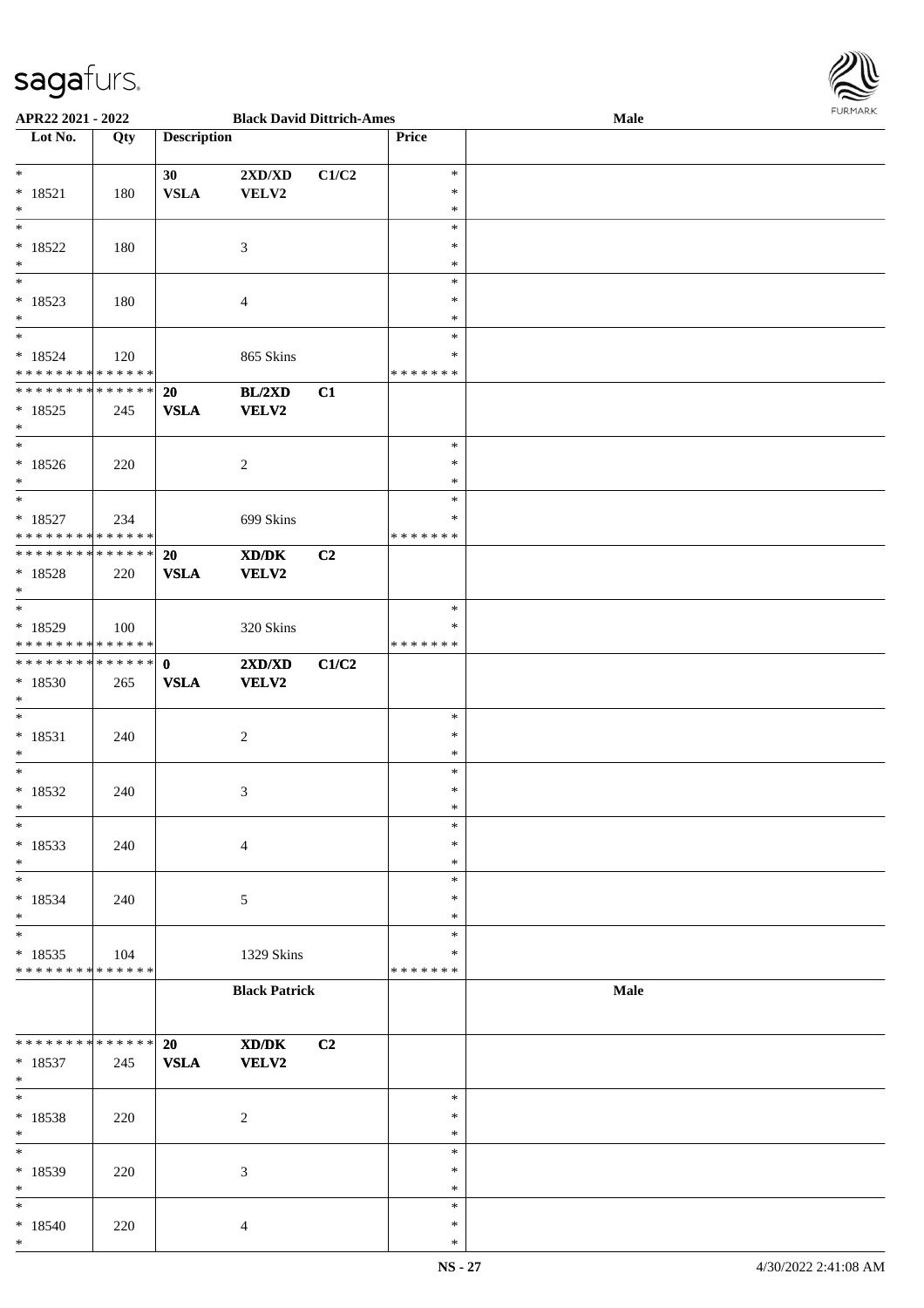

| APR22 2021 - 2022 |     |                    | <b>Black Patrick</b> |                |              | Male | <b>FURMARK</b> |
|-------------------|-----|--------------------|----------------------|----------------|--------------|------|----------------|
| Lot No.           | Qty | <b>Description</b> |                      |                | <b>Price</b> |      |                |
| $\ast$            |     | <b>20</b>          | XD/DK                | C <sub>2</sub> | $\ast$       |      |                |
| $*18541$          | 70  | <b>VSLA</b>        | <b>VELV2</b>         |                | $\ast$       |      |                |
| **************    |     |                    |                      |                | *******      |      |                |
| ************** 0  |     |                    | XD/DK                | C <sub>2</sub> |              |      |                |
| $*18542$          | 265 | <b>VSLA</b>        | <b>VELV2</b>         |                |              |      |                |
| $*$               |     |                    |                      |                |              |      |                |
| $*$               |     |                    |                      |                | $\ast$       |      |                |
| $* 18543$         | 88  |                    | 353 Skins            |                | $\ast$       |      |                |
| **************    |     |                    |                      |                | *******      |      |                |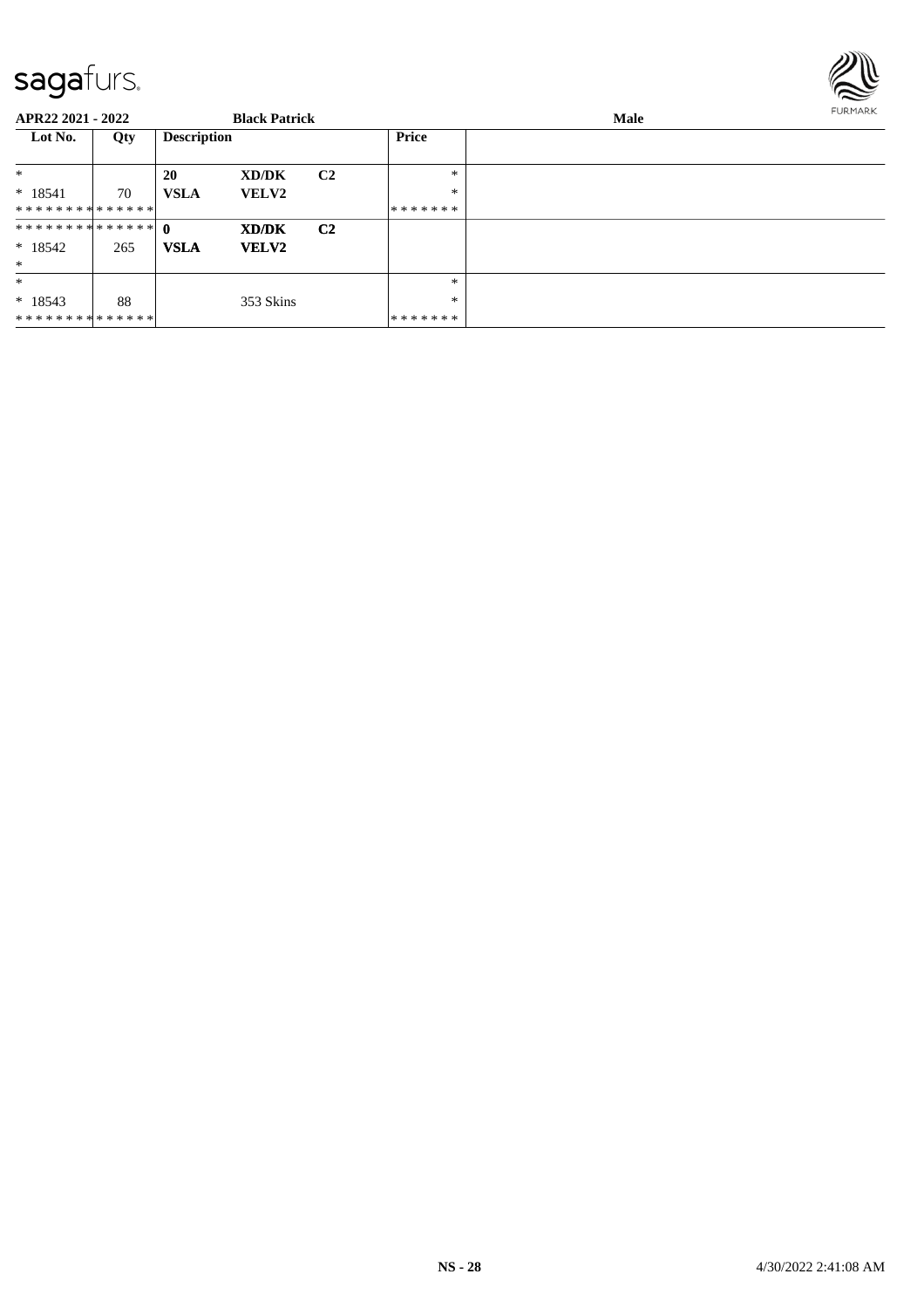

| APR22 2021 - 2022                                           |     |                                 | <b>Black Deep North</b>   |       |                                   | Female |  |
|-------------------------------------------------------------|-----|---------------------------------|---------------------------|-------|-----------------------------------|--------|--|
| Lot No.                                                     | Qty | <b>Description</b>              |                           |       | <b>Price</b>                      |        |  |
| 28221                                                       | 236 | $\mathbf{1}$<br><b>GLMA</b>     | $BL/2XD$                  | C1    |                                   |        |  |
|                                                             |     |                                 | <b>Black Cherry Grove</b> |       |                                   | Female |  |
| 28223                                                       | 103 | $\bf{0}$<br><b>GLMA</b>         | 2XD/XD<br><b>VELV1</b>    | C1/C2 |                                   |        |  |
| 28224                                                       | 241 | $\mathbf{1}$<br><b>GLMA</b>     | 2XD/XD<br><b>VELV1</b>    | C1/C2 |                                   |        |  |
| 28225                                                       | 170 | $\boldsymbol{2}$<br><b>GLMA</b> | 2XD/XD<br><b>VELV1</b>    | C1/C2 |                                   |        |  |
|                                                             |     |                                 | <b>Black Springbrook</b>  |       |                                   | Female |  |
| 28227                                                       | 299 | $\bf{0}$<br><b>GLMA</b>         | 2XD/XD<br>VELV2           | C1/C2 |                                   |        |  |
| * * * * * * * * * * * * * * *<br>$* 28228$<br>$\ast$        | 485 | $\mathbf{1}$<br><b>GLMA</b>     | BL/2XD<br>VELV2           | C1    |                                   |        |  |
| $\overline{\ast}$<br>* 28229<br>* * * * * * * * * * * * * * | 460 |                                 | 945 Skins                 |       | $\ast$<br>$\ast$<br>* * * * * * * |        |  |
| ******** <mark>******</mark><br>* 28230<br>$*$              | 485 | $\mathbf{1}$<br><b>GLMA</b>     | 2XD/XD<br>VELV2           | C1/C2 |                                   |        |  |
| $*$<br>* 28231<br>* * * * * * * * * * * * * *               | 112 |                                 | 597 Skins                 |       | $\ast$<br>$\ast$<br>* * * * * * * |        |  |
| * * * * * * * * * * * * * * *<br>* 28232<br>$*$             | 485 | $\overline{2}$<br><b>GLMA</b>   | 2XD/XD<br>VELV2           | C1/C2 |                                   |        |  |
| $\ast$<br>* 28233<br>$*$                                    | 460 |                                 | $\overline{c}$            |       | $\ast$<br>$\ast$<br>$\ast$        |        |  |
| $*$<br>* 28234<br>* * * * * * * * * * * * * *               | 445 |                                 | 1390 Skins                |       | $\ast$<br>∗<br>* * * * * * *      |        |  |
| 28235                                                       | 471 | $\overline{2}$<br><b>GLMA</b>   | 2XD/XD<br>VELV2           | C1/C2 |                                   |        |  |
|                                                             |     |                                 | <b>Black Zimbal Mink</b>  |       |                                   | Female |  |
| 28237                                                       | 318 | $\bf{0}$<br><b>GLMA</b>         | BL/2XD<br>VELV2           | C1    |                                   |        |  |
| * * * * * * * * * * * * * * *<br>* 28238<br>$*$             | 480 | $\mathbf{1}$<br><b>GLMA</b>     | BL/2XD<br>VELV2           | C1    |                                   |        |  |
| $*$<br>* 28239<br>$*$                                       | 460 |                                 | 2                         |       | $\ast$<br>$\ast$<br>$\ast$        |        |  |
| $\ast$<br>* 28240<br>$\ast$                                 | 460 |                                 | 3                         |       | $\ast$<br>$\ast$<br>$\ast$        |        |  |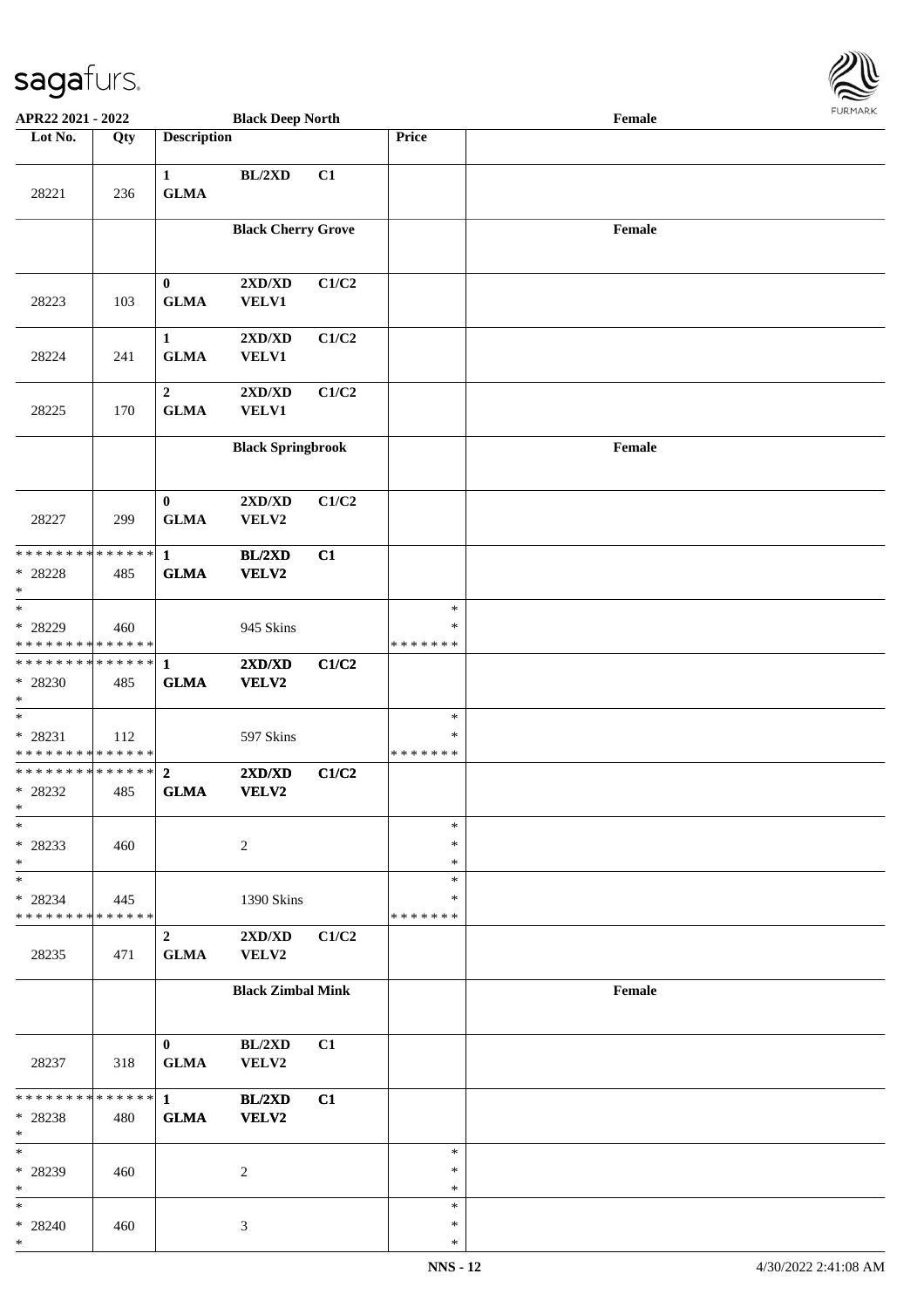

| APR22 2021 - 2022             |     |                    | <b>Black Zimbal Mink</b>                    |                |               | Female |
|-------------------------------|-----|--------------------|---------------------------------------------|----------------|---------------|--------|
| Lot No.                       | Qty | <b>Description</b> |                                             |                | Price         |        |
|                               |     |                    |                                             |                |               |        |
| $*$                           |     | $\mathbf{1}$       | BL/2XD                                      | C1             | $\ast$        |        |
| $* 28241$                     | 59  | <b>GLMA</b>        | VELV2                                       |                | ∗             |        |
| * * * * * * * * * * * * * *   |     |                    |                                             |                | * * * * * * * |        |
|                               |     | $\mathbf{1}$       | XD                                          | C <sub>2</sub> |               |        |
|                               |     |                    |                                             |                |               |        |
| 28242                         | 277 | <b>GLMA</b>        | VELV2                                       |                |               |        |
|                               |     |                    |                                             |                |               |        |
| * * * * * * * * * * * * * *   |     | $\boldsymbol{2}$   | BL/2XD                                      | C1             |               |        |
| $* 28243$                     | 480 | <b>GLMA</b>        | <b>VELV2</b>                                |                |               |        |
| $*$                           |     |                    |                                             |                |               |        |
| $*$                           |     |                    |                                             |                | $\ast$        |        |
| $* 28244$                     | 278 |                    | 758 Skins                                   |                | $\ast$        |        |
| * * * * * * * * * * * * * *   |     |                    |                                             |                | * * * * * * * |        |
|                               |     | $\boldsymbol{2}$   | <b>XD</b>                                   | C <sub>2</sub> |               |        |
| 28245                         | 156 | <b>GLMA</b>        | VELV2                                       |                |               |        |
|                               |     |                    |                                             |                |               |        |
|                               |     |                    | <b>Black David Dittrich-Ames</b>            |                |               | Female |
|                               |     |                    |                                             |                |               |        |
|                               |     |                    |                                             |                |               |        |
| * * * * * * * * * * * * * * * |     | $\mathbf{0}$       |                                             |                |               |        |
|                               |     |                    | $2{\bf X}{\bf D}/{\bf X}{\bf D}$            | C1/C2          |               |        |
| $* 28247$                     | 445 | <b>GLMA</b>        | VELV2                                       |                |               |        |
| $*$                           |     |                    |                                             |                |               |        |
| $*$                           |     |                    |                                             |                | $\ast$        |        |
| * 28248                       | 241 |                    | 686 Skins                                   |                | ∗             |        |
| * * * * * * * * * * * * * *   |     |                    |                                             |                | * * * * * * * |        |
|                               |     | $\bf{0}$           | 2XD/XD                                      | C1/C2          |               |        |
| 28249                         | 158 | <b>GLMA</b>        | VELV2                                       |                |               |        |
|                               |     |                    |                                             |                |               |        |
| * * * * * * * * * * * * * *   |     | $\mathbf{1}$       | BL/2XD                                      | C1             |               |        |
| $* 28250$                     | 485 | <b>GLMA</b>        | VELV2                                       |                |               |        |
| $*$                           |     |                    |                                             |                |               |        |
| $*$                           |     |                    |                                             |                | $\ast$        |        |
|                               |     |                    |                                             |                | $\ast$        |        |
| $* 28251$<br>$*$              | 460 |                    | 2                                           |                | $\ast$        |        |
| $*$                           |     |                    |                                             |                |               |        |
|                               |     |                    |                                             |                | $\ast$        |        |
| $* 28252$                     | 460 |                    | 3                                           |                | $\ast$        |        |
| $*$                           |     |                    |                                             |                | $\ast$        |        |
| $*$                           |     |                    |                                             |                | $\ast$        |        |
| $*28253$                      | 331 |                    | 1736 Skins                                  |                | ∗             |        |
| * * * * * * * * * * * * * * * |     |                    |                                             |                | *******       |        |
|                               |     |                    | 2XD/XD                                      | C1/C2          |               |        |
| * 28254                       | 485 | <b>GLMA</b>        | <b>VELV2</b>                                |                |               |        |
| $*$                           |     |                    |                                             |                |               |        |
| $*$                           |     |                    |                                             |                | $\ast$        |        |
| $* 28255$                     | 460 |                    | 2                                           |                | $\ast$        |        |
| $*$                           |     |                    |                                             |                | $\ast$        |        |
| $*$                           |     |                    |                                             |                | $\ast$        |        |
| $* 28256$                     | 446 |                    |                                             |                | ∗             |        |
| * * * * * * * * * * * * * *   |     |                    | 1391 Skins                                  |                | *******       |        |
|                               |     |                    |                                             |                |               |        |
|                               |     |                    | $\mathbf{X}\mathbf{D}/\mathbf{D}\mathbf{K}$ | C <sub>2</sub> |               |        |
| $* 28257$                     | 485 | <b>GLMA</b>        | VELV2                                       |                |               |        |
| $*$                           |     |                    |                                             |                |               |        |
| $*$                           |     |                    |                                             |                | $\ast$        |        |
| $*28258$                      | 389 |                    | 874 Skins                                   |                | ∗             |        |
| * * * * * * * * * * * * * *   |     |                    |                                             |                | *******       |        |
| ************** 2              |     |                    | BL/2XD                                      | C1             |               |        |
| * 28259                       | 485 | <b>GLMA</b>        | <b>VELV2</b>                                |                |               |        |
| $*$                           |     |                    |                                             |                |               |        |
| $*$                           |     |                    |                                             |                | $\ast$        |        |
| * 28260                       | 460 |                    | 2                                           |                | $\ast$        |        |
| $\ast$                        |     |                    |                                             |                | *             |        |
|                               |     |                    |                                             |                |               |        |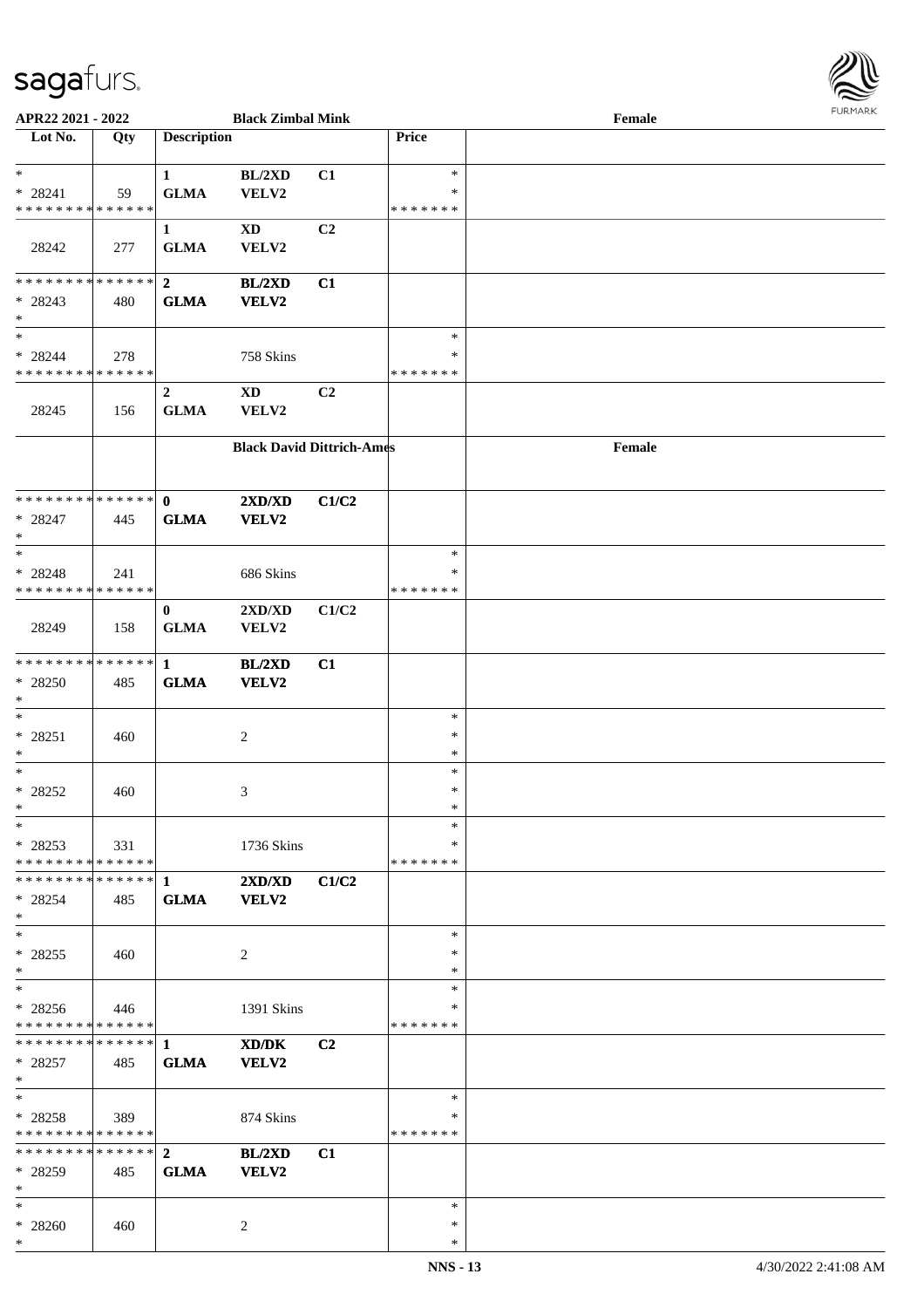

| APR22 2021 - 2022                                                                 |     |                               | <b>Black David Dittrich-Ames</b>                                                                                     |       |                                   | Female | <b>FUNITANN</b> |
|-----------------------------------------------------------------------------------|-----|-------------------------------|----------------------------------------------------------------------------------------------------------------------|-------|-----------------------------------|--------|-----------------|
| Lot No.                                                                           | Qty | <b>Description</b>            |                                                                                                                      |       | <b>Price</b>                      |        |                 |
| $\ddot{x}$<br>$* 28261$<br>$\ast$                                                 | 460 | $\mathbf{2}$<br><b>GLMA</b>   | BL/2XD<br>VELV2                                                                                                      | C1    | $\ast$<br>$\ast$<br>$\ast$        |        |                 |
| $* 28262$<br>$*$                                                                  | 460 |                               | $\overline{4}$                                                                                                       |       | $\ast$<br>$\ast$<br>$\ast$        |        |                 |
| $* 28263$<br>* * * * * * * * <mark>* * * * * *</mark>                             | 435 |                               | 2300 Skins                                                                                                           |       | $\ast$<br>∗<br>*******            |        |                 |
| ************** <mark>2</mark><br>$* 28264$<br>$\ast$                              | 485 | <b>GLMA</b>                   | 2XD/XD<br><b>VELV2</b>                                                                                               | C1/C2 |                                   |        |                 |
| $*$<br>$* 28265$<br>$\ast$                                                        | 460 |                               | 2                                                                                                                    |       | $\ast$<br>$\ast$<br>$\ast$        |        |                 |
| $\overline{\phantom{0}}$<br>$* 28266$<br>* * * * * * * * <mark>* * * * * *</mark> | 470 |                               | 1415 Skins                                                                                                           |       | $\ast$<br>$\ast$<br>* * * * * * * |        |                 |
| * * * * * * * * <mark>* * * * * * *</mark><br>* 28267<br>$\ast$                   | 485 | $\overline{2}$<br><b>GLMA</b> | $\boldsymbol{\text{X}}\boldsymbol{\text{D}}\boldsymbol{/}\boldsymbol{\text{D}}\boldsymbol{\text{K}}$<br><b>VELV2</b> | C2    |                                   |        |                 |
| $* 28268$<br>$*$                                                                  | 460 |                               | 2                                                                                                                    |       | $\ast$<br>$\ast$<br>∗             |        |                 |
| $\ast$<br>* 28269<br>* * * * * * * * <mark>* * * * * * *</mark>                   | 439 |                               | 1384 Skins                                                                                                           |       | $\ast$<br>∗<br>*******            |        |                 |
|                                                                                   |     |                               | <b>Black Patrick</b>                                                                                                 |       |                                   | Female |                 |
| * 28271<br>$*$                                                                    | 485 | <b>GLMA</b>                   | XD/DK<br><b>VELV2</b>                                                                                                | C2    |                                   |        |                 |
| $*$<br>* 28272<br>$\ast$                                                          | 460 |                               | 2                                                                                                                    |       | $\ast$<br>$\ast$<br>$\ast$        |        |                 |
| $\ast$<br>* 28273<br>* * * * * * * * * * * * * * <mark>*</mark>                   | 79  |                               | 1024 Skins                                                                                                           |       | $\ast$<br>∗<br>*******            |        |                 |
| * * * * * * * * * * * * * * <mark>*</mark><br>$* 28274$<br>$\ast$                 | 485 | $\overline{2}$<br><b>GLMA</b> | XD/DK<br><b>VELV2</b>                                                                                                | C2    |                                   |        |                 |
| $\ast$<br>$* 28275$<br>$\ast$                                                     | 460 |                               | 2                                                                                                                    |       | $\ast$<br>$\ast$<br>$\ast$        |        |                 |
| $* 28276$<br>* * * * * * * * <mark>* * * * * *</mark>                             | 247 |                               | 1192 Skins                                                                                                           |       | $\ast$<br>∗<br>* * * * * * *      |        |                 |
| $* 28277$<br>$\ast$                                                               | 525 | <b>GLMA</b>                   | 2XD/XD<br><b>VELV2</b>                                                                                               | C1/C2 |                                   |        |                 |
| $\ast$<br>$* 28278$<br>* * * * * * * * <mark>* * * * * *</mark>                   | 42  |                               | 567 Skins                                                                                                            |       | $\ast$<br>∗<br>*******            |        |                 |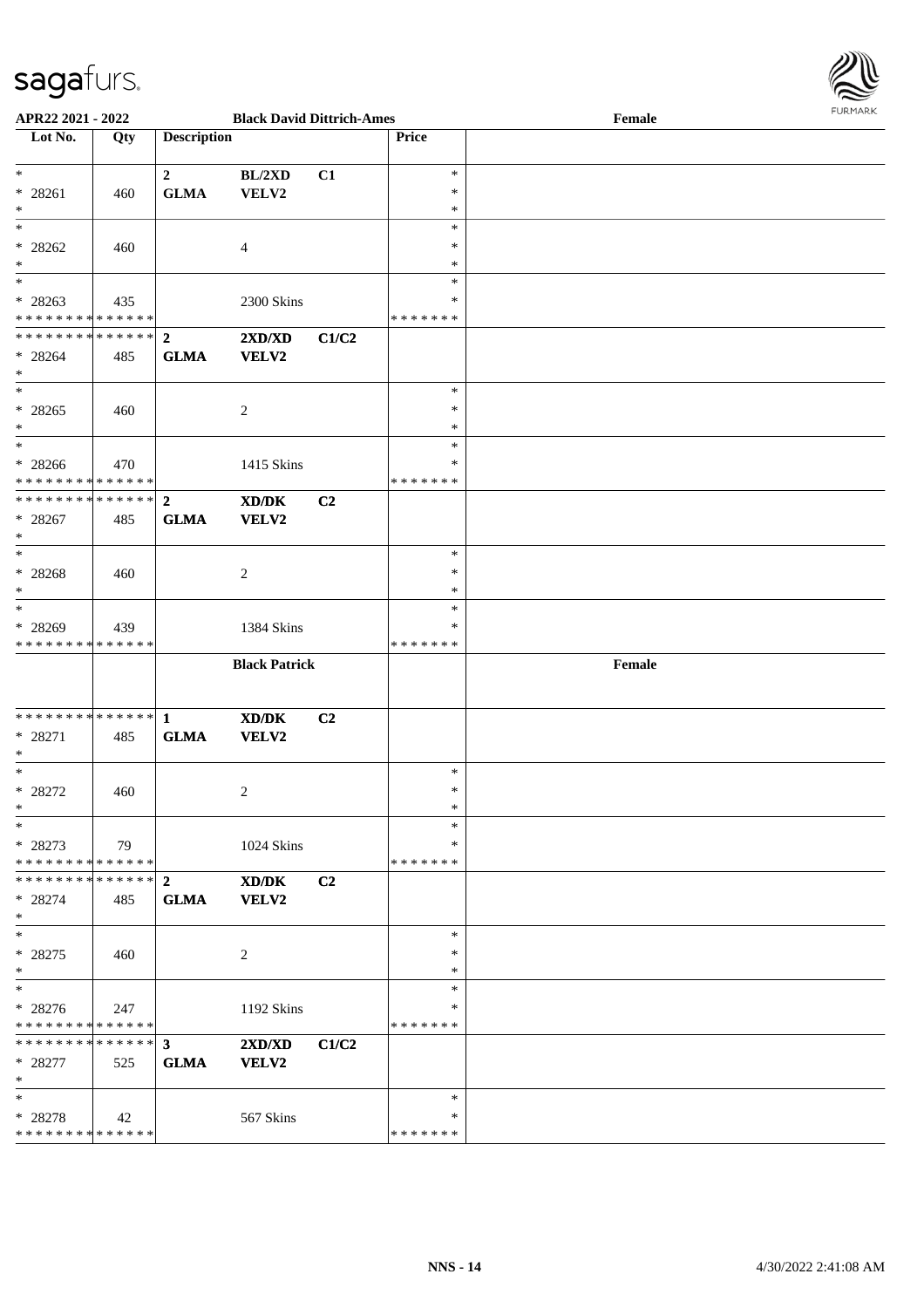

| APR22 2021 - 2022                                                 |     |                               | <b>Black Cherry Grove</b>                                                                                            |       |                                   | Female |  |
|-------------------------------------------------------------------|-----|-------------------------------|----------------------------------------------------------------------------------------------------------------------|-------|-----------------------------------|--------|--|
| Lot No.                                                           | Qty | <b>Description</b>            |                                                                                                                      |       | Price                             |        |  |
| 28281                                                             | 164 | $\mathbf{1}$<br><b>VSLA</b>   | $2{\bf X}{\bf D}/{\bf X}{\bf D}$<br><b>VELV1</b>                                                                     | C1/C2 |                                   |        |  |
|                                                                   |     |                               | <b>Black Zimbal Mink</b>                                                                                             |       |                                   | Female |  |
| 28283                                                             | 370 | $\bf{0}$<br><b>VSLA</b>       | BL/2XD<br>VELV2                                                                                                      | C1    |                                   |        |  |
| * * * * * * * * <mark>* * * * * * *</mark><br>$* 28284$<br>$\ast$ | 460 | $\overline{2}$<br><b>VSLA</b> | BL/2XD<br><b>VELV2</b>                                                                                               | C1    |                                   |        |  |
| $\ast$<br>* 28285<br>* * * * * * * * <mark>* * * * * * *</mark>   | 308 |                               | 768 Skins                                                                                                            |       | $\ast$<br>$\ast$<br>* * * * * * * |        |  |
|                                                                   |     |                               | <b>Black David Dittrich-Ames</b>                                                                                     |       |                                   | Female |  |
| * * * * * * * * <mark>* * * * * * *</mark><br>* 28287<br>$\ast$   | 465 | $\overline{2}$<br><b>VSLA</b> | BL/2XD<br><b>VELV2</b>                                                                                               | C1    |                                   |        |  |
| $\ast$<br>* 28288<br>$\ast$                                       | 440 |                               | 2                                                                                                                    |       | $\ast$<br>$\ast$<br>$\ast$        |        |  |
| $\overline{\ast}$<br>* 28289<br>* * * * * * * * * * * * * *       | 467 |                               | 1372 Skins                                                                                                           |       | $\ast$<br>$\ast$<br>* * * * * * * |        |  |
|                                                                   |     |                               | <b>Black Patrick</b>                                                                                                 |       |                                   | Female |  |
| * 28291<br>$\ast$                                                 | 465 | <b>VSLA</b>                   | $\boldsymbol{\text{X}}\boldsymbol{\text{D}}\boldsymbol{/}\boldsymbol{\text{D}}\boldsymbol{\text{K}}$<br><b>VELV2</b> | C2    |                                   |        |  |
| $\ast$<br>* 28292<br>$\ddot{x}$                                   | 440 |                               | $\overline{2}$                                                                                                       |       | $\ast$<br>$\ast$<br>$\ast$        |        |  |
| $\ast$<br>* 28293<br>$\ast$                                       | 440 |                               | 3                                                                                                                    |       | $\ast$<br>$\ast$<br>$\ast$        |        |  |
| $\ast$<br>* 28294<br>* * * * * * * * <mark>* * * * * * *</mark>   | 70  |                               | 1415 Skins                                                                                                           |       | $\ast$<br>∗<br>* * * * * * *      |        |  |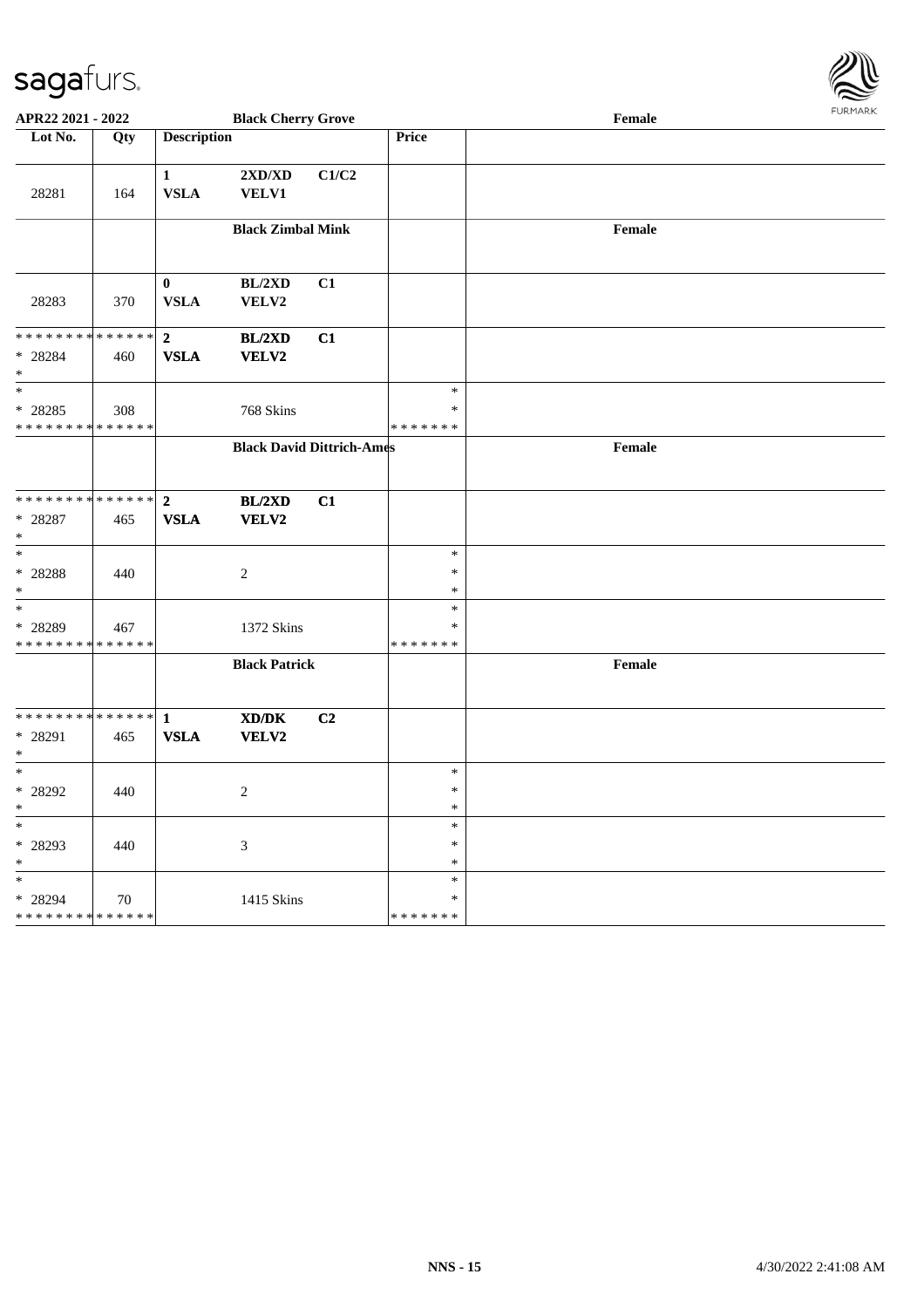

| APR22 2021 - 2022            |     | <b>Black</b>           |                         |                |         | <b>FURMARK</b> |  |
|------------------------------|-----|------------------------|-------------------------|----------------|---------|----------------|--|
| Lot No.                      | Qty | <b>Description</b>     |                         |                | Price   |                |  |
| ******** <mark>******</mark> |     | <b>20</b>              | $2\mathbf{X}\mathbf{D}$ | C1             |         |                |  |
| $* 322001$<br>$\ast$         | 285 | <b>SI</b>              |                         |                |         |                |  |
| $*$                          | 77  |                        |                         |                | $\ast$  |                |  |
| * 322002                     |     |                        | 362 Skins               |                | $\ast$  |                |  |
| * * * * * * * * * * * * * *  |     |                        |                         |                | ******* |                |  |
| 322003                       | 107 | <b>20</b><br><b>SI</b> | 2XD                     | C <sub>2</sub> |         |                |  |
| 322004                       | 138 | 20<br><b>SI</b>        | $\mathbf{X}\mathbf{D}$  | C1/C2          |         |                |  |
| 322005                       | 104 | 20<br><b>SAGA</b>      | 2XD                     | C <sub>2</sub> |         |                |  |
| 322006                       | 189 | 20<br><b>SAGA</b>      | 2XD/XD                  | C <sub>3</sub> |         |                |  |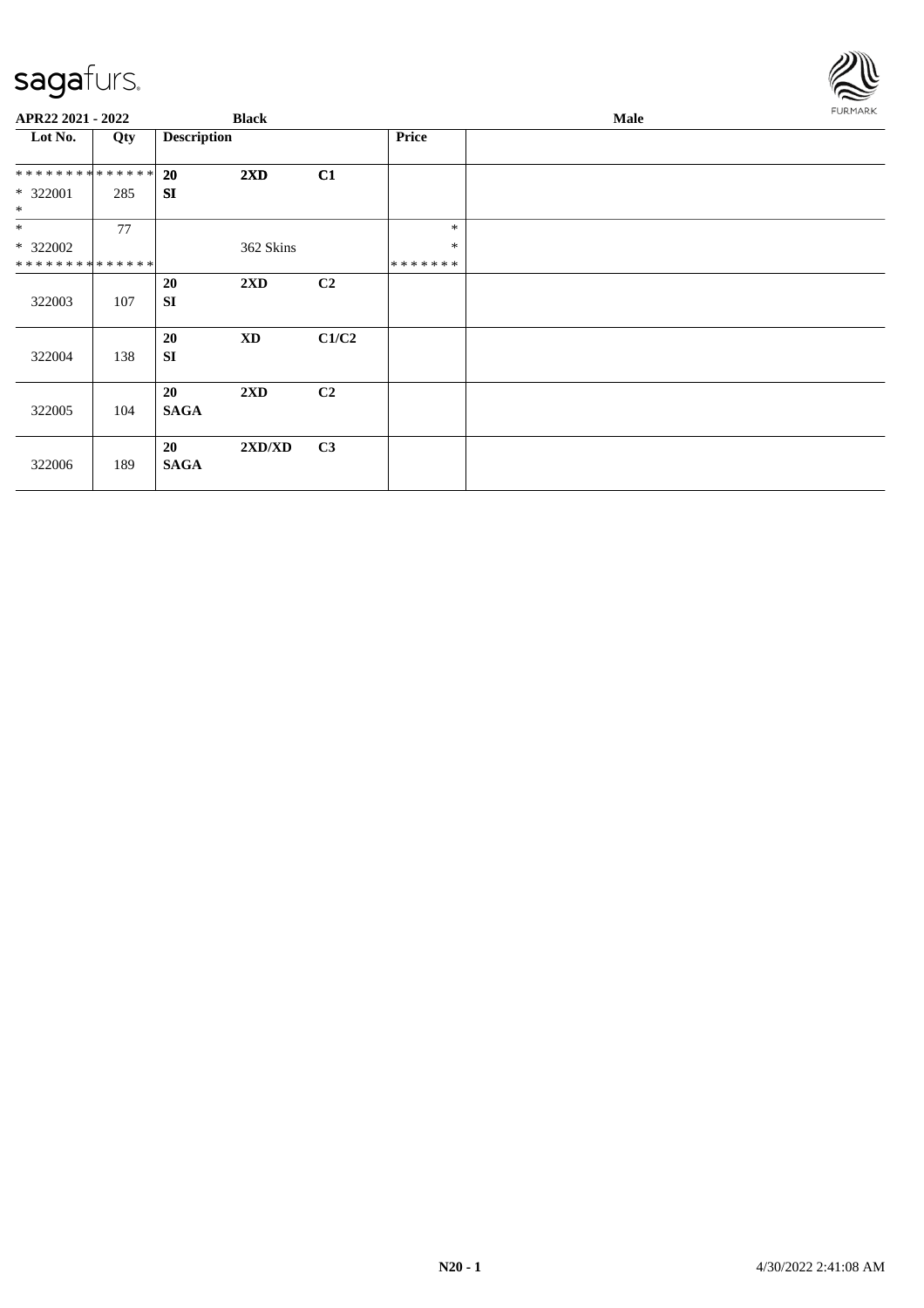



| APR22 2021 - 2022 |     |                    | <b>Black Velvet</b>          |    |       | Male |  |  |
|-------------------|-----|--------------------|------------------------------|----|-------|------|--|--|
| Lot No.           | Qty | <b>Description</b> |                              |    | Price |      |  |  |
| 322061            | 85  | 20<br><b>SROY</b>  | <b>Black</b><br><b>VELV2</b> | C1 |       |      |  |  |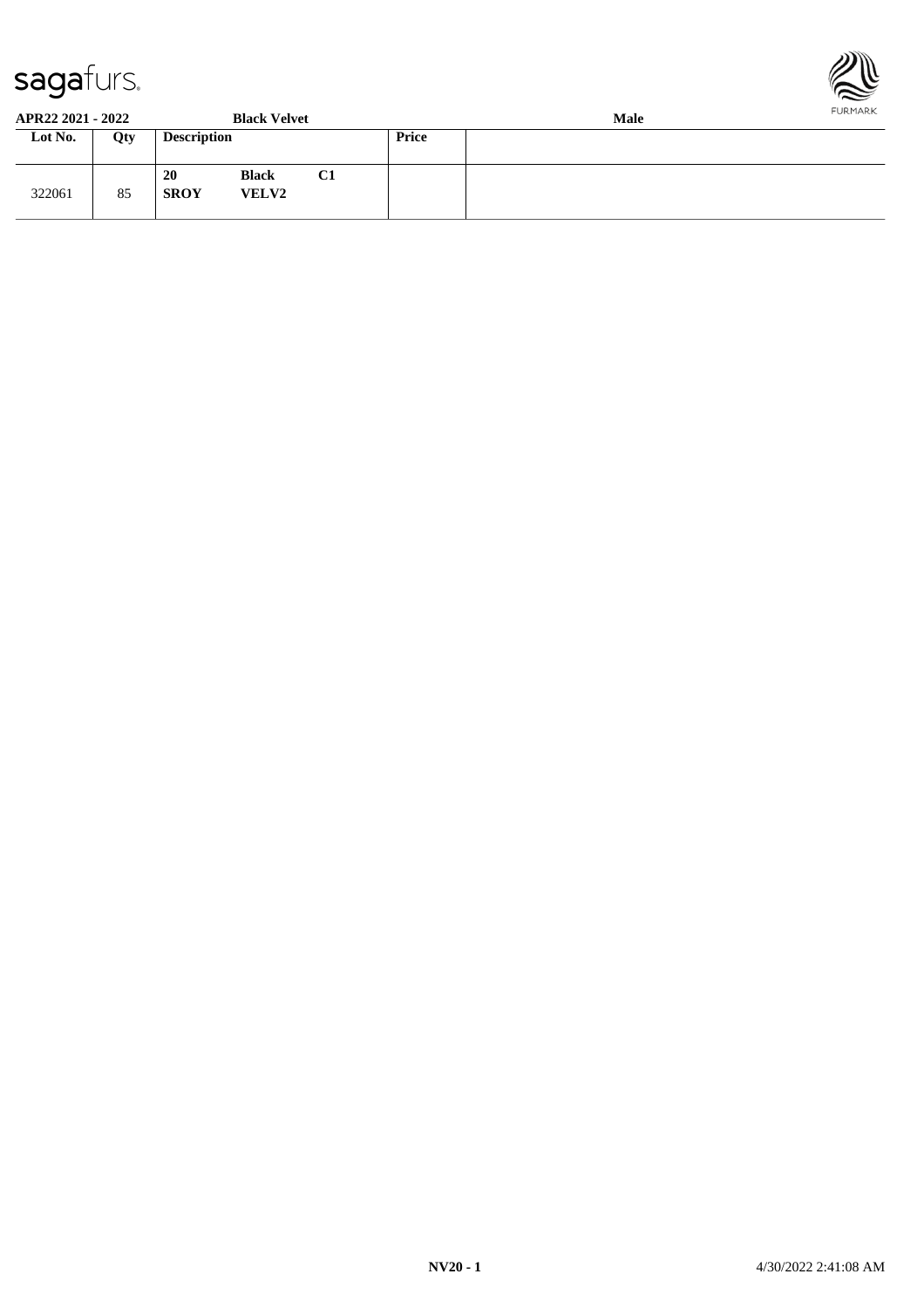

| APR22 2021 - 2022 |     |                         | <b>Black Velvet</b>                     |                |       | FURMARK |  |
|-------------------|-----|-------------------------|-----------------------------------------|----------------|-------|---------|--|
| Lot No.           | Qty | <b>Description</b>      |                                         |                | Price |         |  |
| 322121            | 285 | $\bf{0}$<br><b>SAGA</b> | XD<br><b>VELV1</b>                      | C1             |       |         |  |
| 322122            | 188 | $\bf{0}$<br><b>SROY</b> | $2\mathbf{X}\mathbf{D}$<br><b>VELV1</b> | C <sub>2</sub> |       |         |  |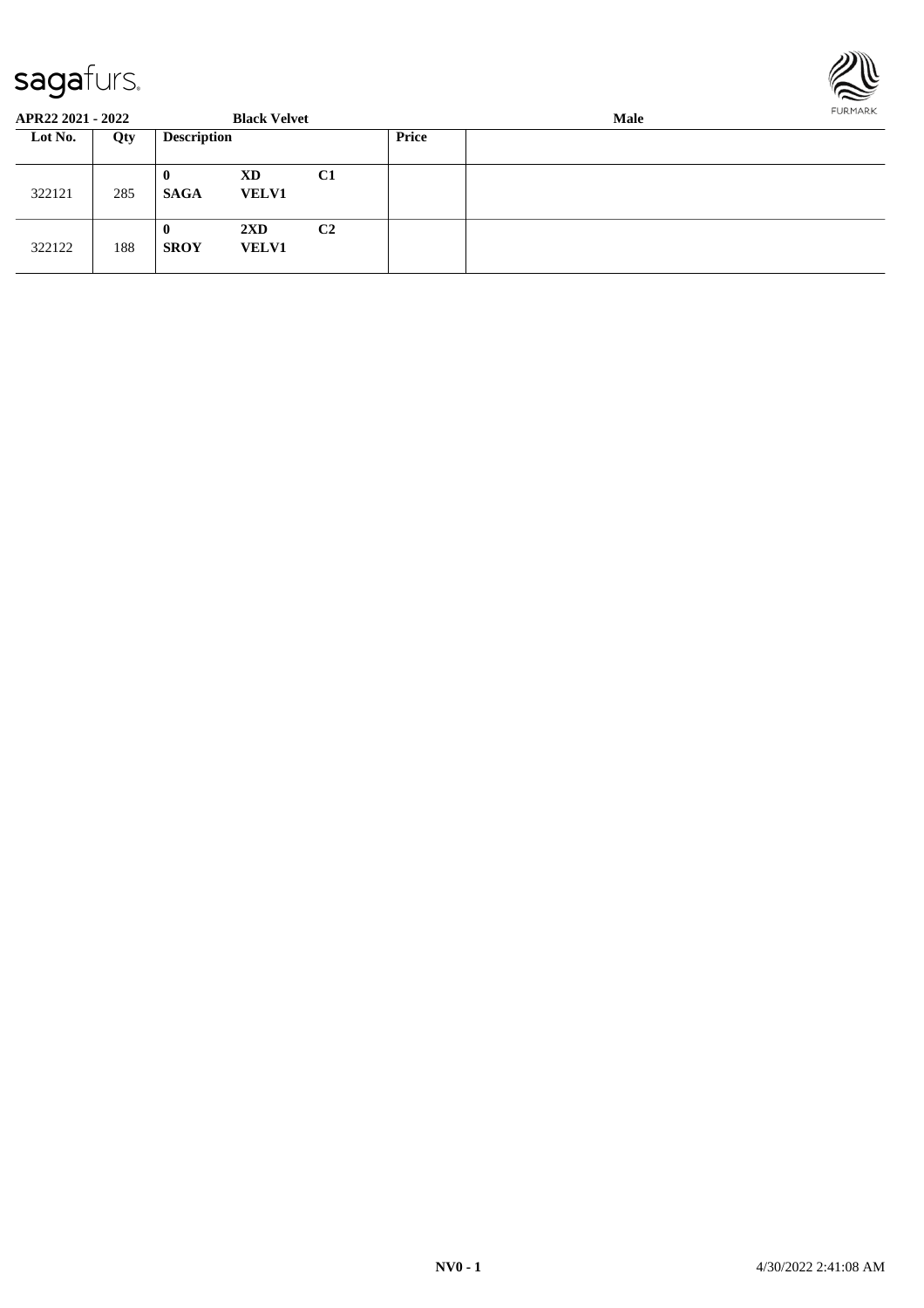

| APR22 2021 - 2022 |     | <b>Black</b>            |                         |                |  | <b>FURMARK</b> |  |
|-------------------|-----|-------------------------|-------------------------|----------------|--|----------------|--|
| Lot No.           | Qty | <b>Description</b>      |                         | <b>Price</b>   |  |                |  |
| 422001            | 168 | $\bf{0}$<br><b>SAGA</b> | $2\mathbf{X}\mathbf{D}$ | C1/C2          |  |                |  |
| 422002            | 224 | $\bf{0}$<br><b>SAGA</b> | $2\mathbf{X}\mathbf{D}$ | C <sub>2</sub> |  |                |  |
| 422003            | 162 | $\bf{0}$<br><b>SAGA</b> | $2\mathbf{X}\mathbf{D}$ | C <sub>3</sub> |  |                |  |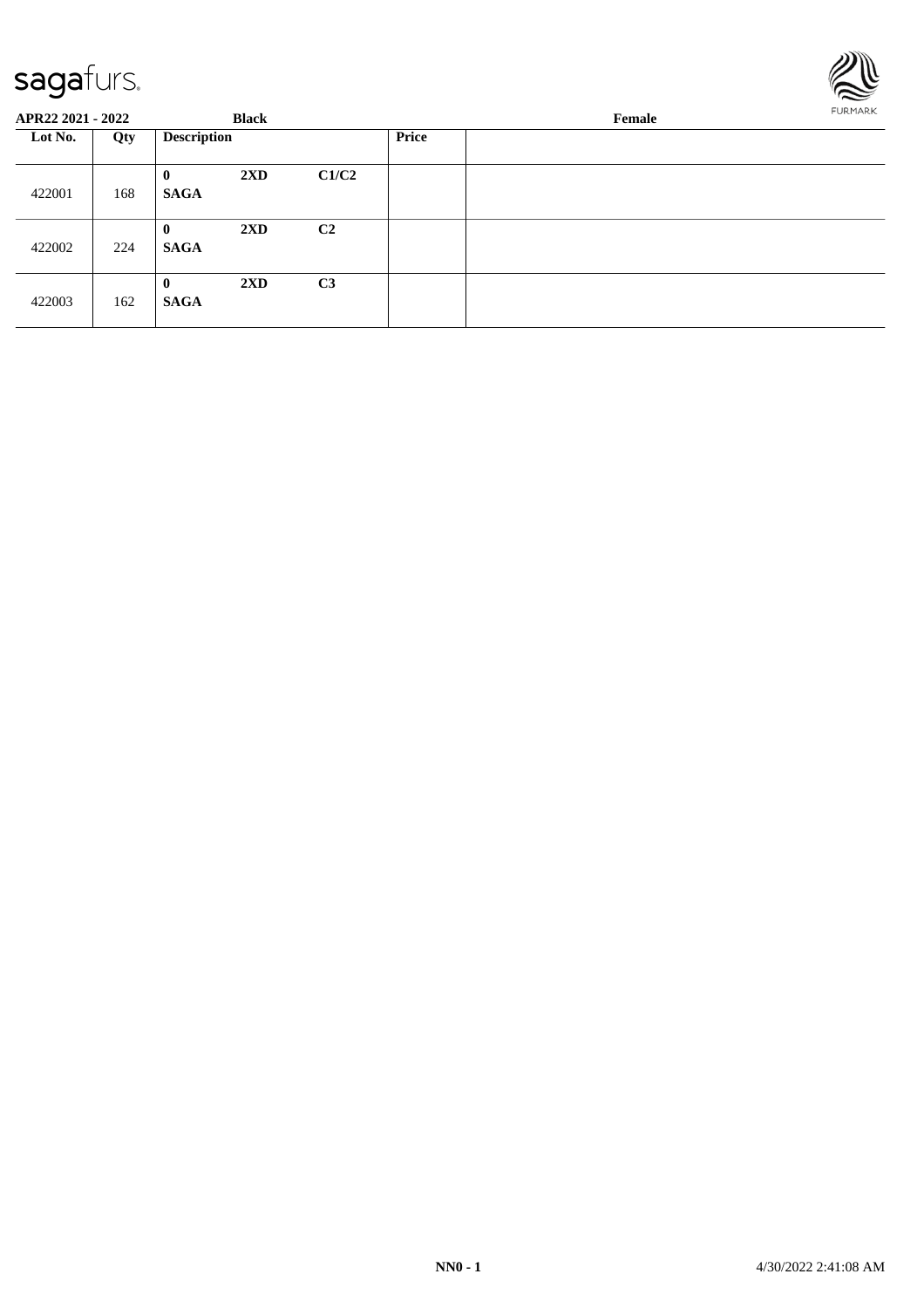

| APR22 2021 - 2022                                |     |                             | <b>Black</b>            |                |                             | <b>FURMARK</b> |  |
|--------------------------------------------------|-----|-----------------------------|-------------------------|----------------|-----------------------------|----------------|--|
| Lot No.                                          | Qty | <b>Description</b>          |                         |                | Price                       |                |  |
| 422061                                           | 151 | $\mathbf{1}$<br><b>SI</b>   | 2XD/XD                  | C <sub>2</sub> |                             |                |  |
| 422062                                           | 181 | $\mathbf{1}$<br>SI          | 2XD/XD                  | C3             |                             |                |  |
| 422063                                           | 310 | $\mathbf{1}$<br><b>SAGA</b> | $2\mathbf{X}\mathbf{D}$ | C1             |                             |                |  |
| 422064                                           | 237 | $\mathbf{1}$<br><b>SAGA</b> | 2XD                     | C <sub>2</sub> |                             |                |  |
| 422065                                           | 118 | $\mathbf{1}$<br><b>SAGA</b> | $2{\bf X}{\bf D}$       | C3             |                             |                |  |
| $* 422066$<br>$*$                                | 485 | <b>SAGA</b>                 | 2XD                     | C3             |                             |                |  |
| $*$<br>$* 422067$<br>* * * * * * * * * * * * * * | 179 |                             | 664 Skins               |                | $\ast$<br>$\ast$<br>******* |                |  |
| 422068                                           | 223 | $\mathbf{1}$<br><b>SROY</b> | $2\mathbf{X}\mathbf{D}$ | C3             |                             |                |  |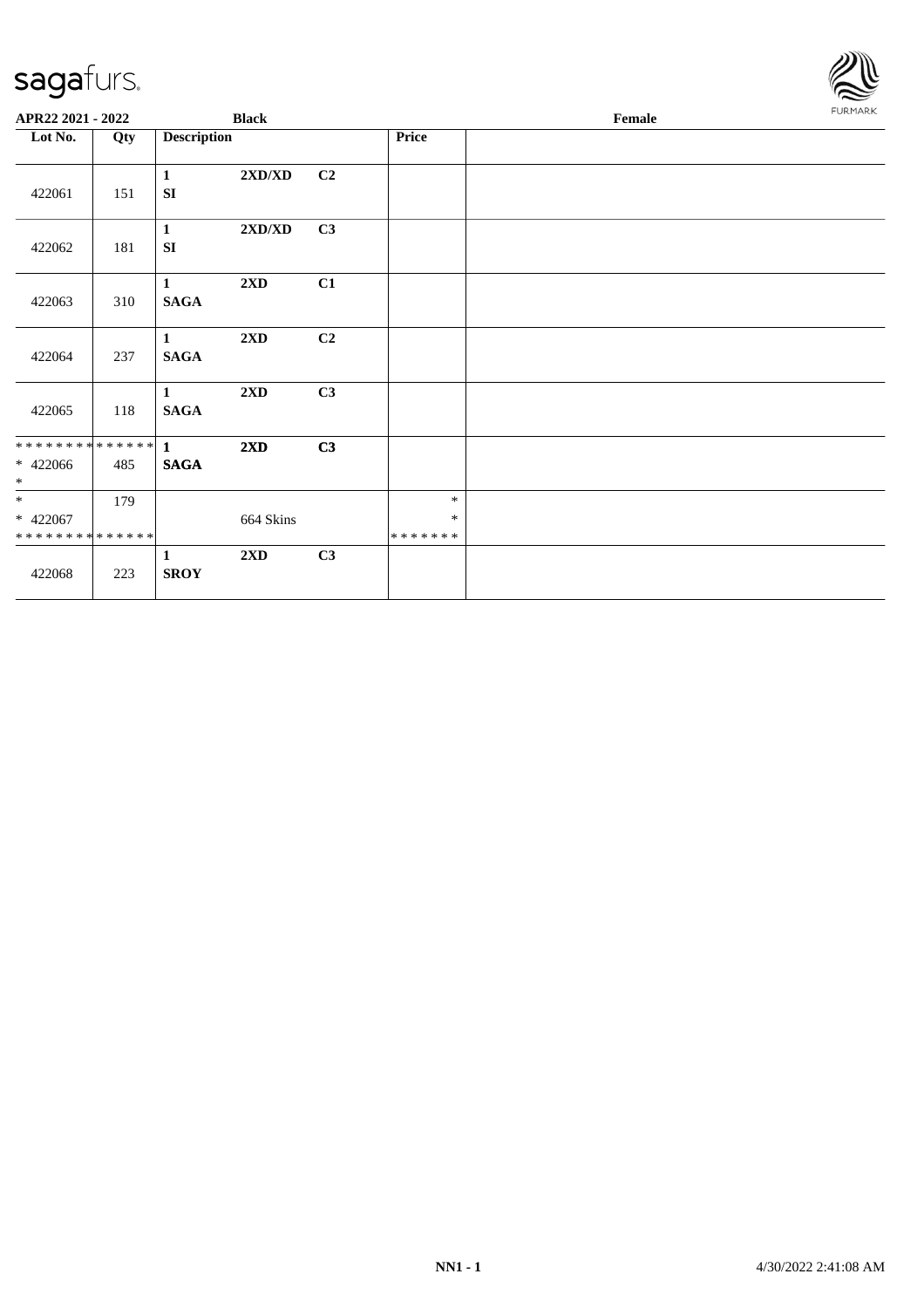

| APR22 2021 - 2022    |     |                               | <b>Black</b>            |                |              | Female | FURMARK |
|----------------------|-----|-------------------------------|-------------------------|----------------|--------------|--------|---------|
| Lot No.              | Qty | <b>Description</b>            |                         |                | <b>Price</b> |        |         |
| ************** 2     |     |                               | $2\mathbf{X}\mathbf{D}$ | C1             |              |        |         |
| $* 422121$<br>$\ast$ | 505 | <b>SAGA</b>                   |                         |                |              |        |         |
| $*$                  | 229 |                               |                         |                | $\ast$       |        |         |
| $* 422122$           |     |                               | 734 Skins               |                | $\ast$       |        |         |
| **************       |     |                               |                         |                | *******      |        |         |
| 422123               | 447 | $\overline{2}$<br><b>SAGA</b> | 2XD                     | C <sub>2</sub> |              |        |         |
| 422124               | 134 | $\overline{2}$<br><b>SROY</b> | 2XD                     | C1/C2          |              |        |         |
| 422125               | 122 | $\overline{2}$<br><b>SROY</b> | <b>XD</b>               | C <sub>2</sub> |              |        |         |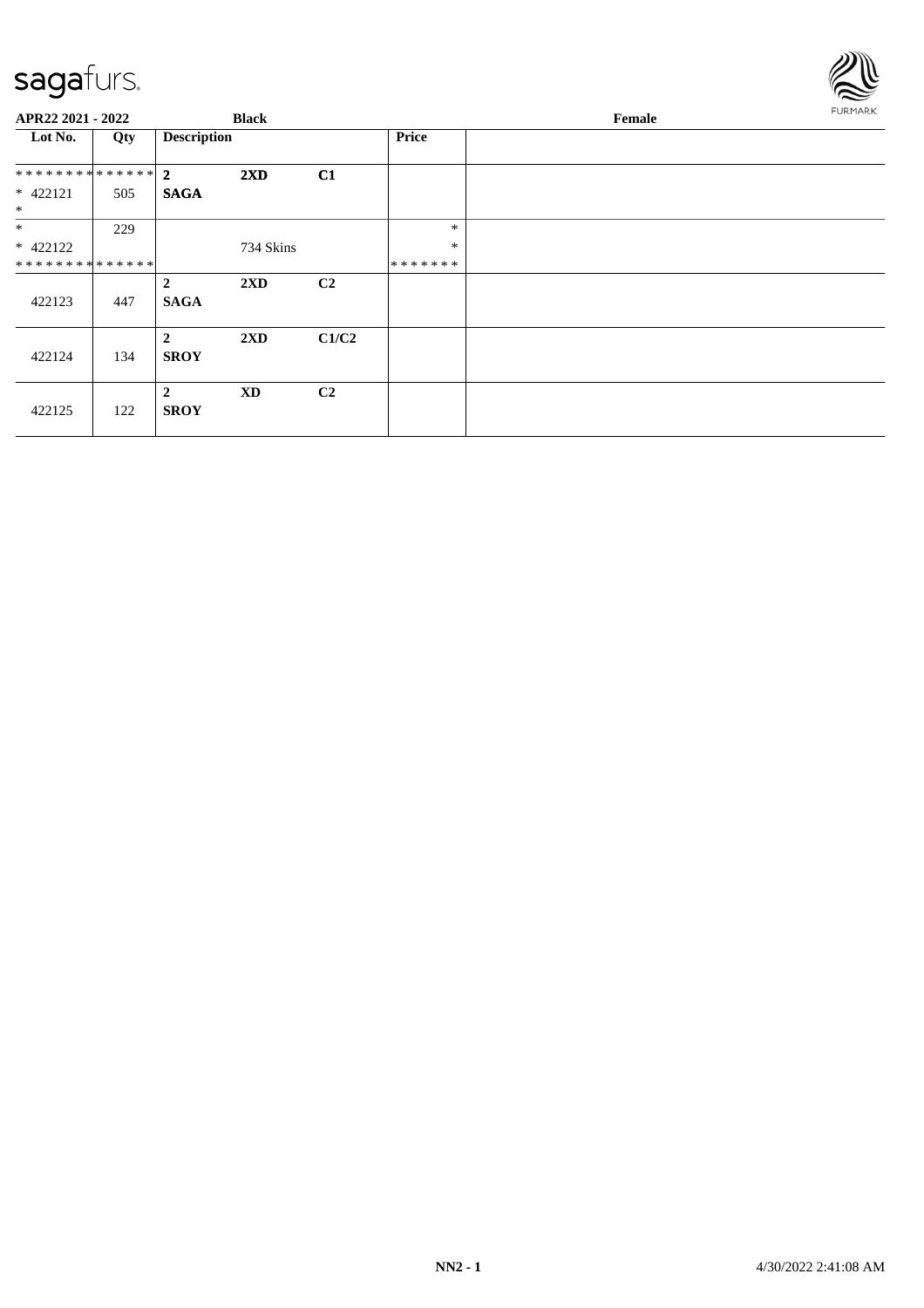

| APR22 2021 - 2022 |     |                    | <b>Black Velvet</b>          |                |              | Female |  |  |  |
|-------------------|-----|--------------------|------------------------------|----------------|--------------|--------|--|--|--|
| Lot No.<br>422181 | Qty | <b>Description</b> |                              |                | <b>Price</b> |        |  |  |  |
|                   | 114 | SI                 | <b>Black</b><br><b>VELV1</b> | C1             |              |        |  |  |  |
| 422182            | 304 | л<br><b>SI</b>     | <b>Black</b><br><b>VELV1</b> | C <sub>2</sub> |              |        |  |  |  |
| 422183            | 105 | <b>SAGA</b>        | <b>Black</b><br><b>VELV2</b> | C1             |              |        |  |  |  |